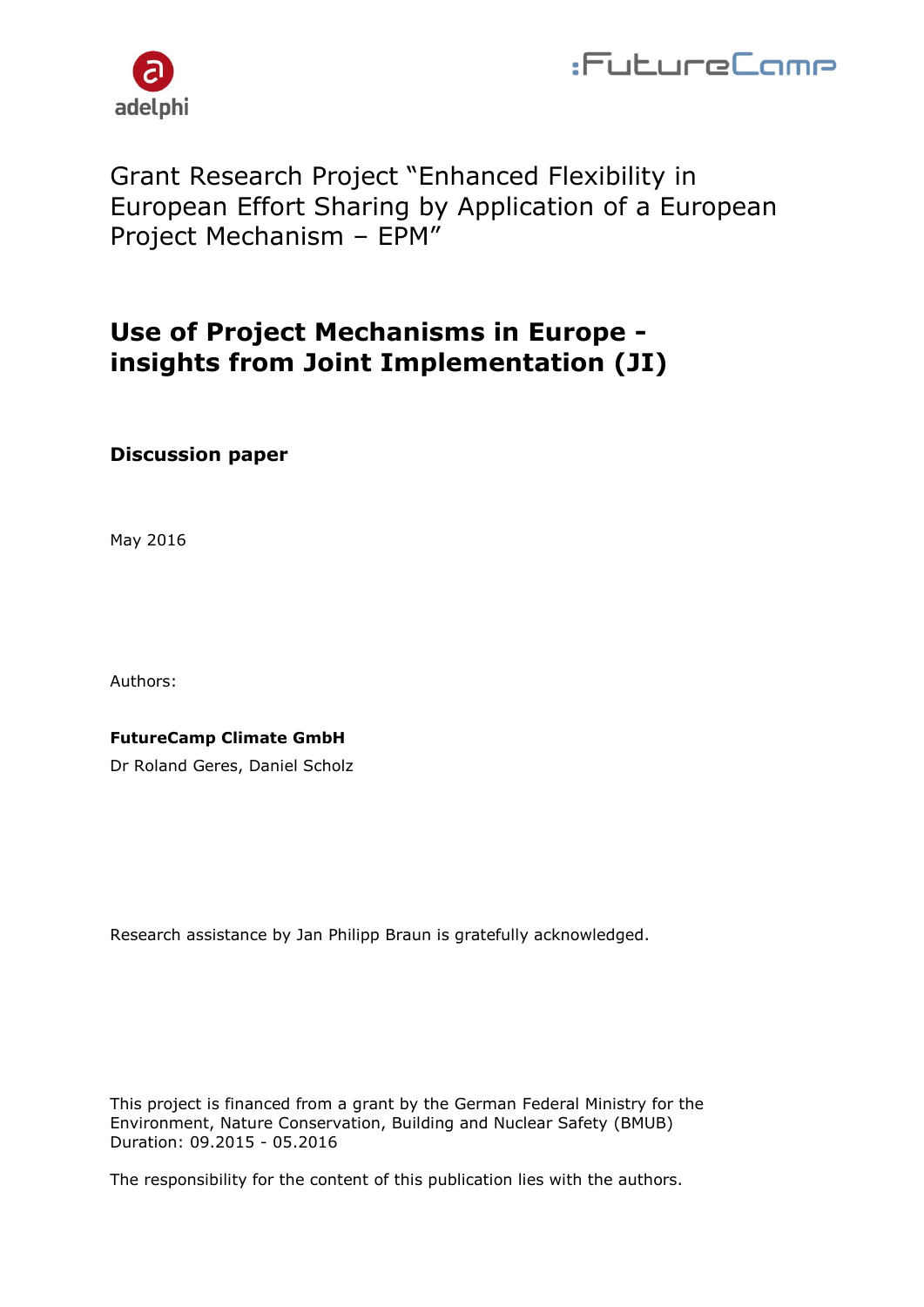# $\bullet$ adelphi

# :FutureCamp

# Contents

| $\mathbf{1}$ |     |  |                                                                |  |
|--------------|-----|--|----------------------------------------------------------------|--|
| 2            |     |  |                                                                |  |
| 3            |     |  |                                                                |  |
| 4            |     |  |                                                                |  |
|              | 4.1 |  |                                                                |  |
|              | 4.2 |  |                                                                |  |
| 5            |     |  |                                                                |  |
|              | 5.1 |  |                                                                |  |
|              | 5.2 |  |                                                                |  |
|              |     |  |                                                                |  |
|              |     |  | 5.2.2 Political environment: limiting and enabling projects 14 |  |
|              |     |  |                                                                |  |
|              | 5.3 |  |                                                                |  |
|              | 5.4 |  |                                                                |  |
| 6            |     |  |                                                                |  |
|              | 6.1 |  |                                                                |  |
|              | 6.2 |  |                                                                |  |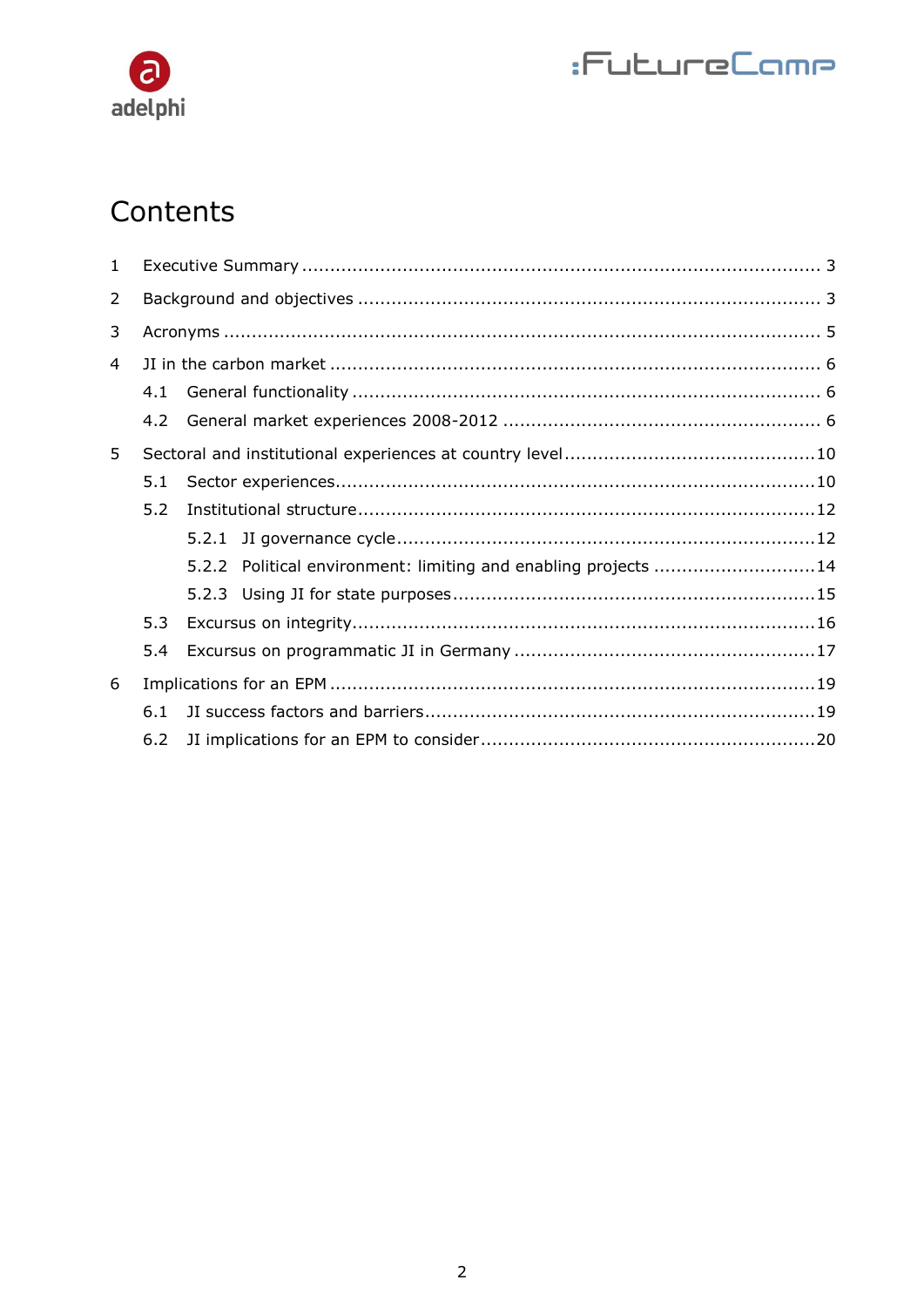

## <span id="page-2-0"></span>1 Executive Summary

Based on literature analysis and expert interviews this paper sums up main aspects the inspirational background JI is able to offer for the

establishment of an European Project Mechanism (EPM). The following conclusions are made: On environmental integrity this papers take-away is very positive: In the ESD II context (absence of hot air, no rationale for a bypass of AEA sales via an offset instrument) integrity is likely to be no important problem at all. JI experience even confirms that there was high environmental integrity in European MS. In the unlikely case of non-additional projects under the EPM this would be to the disadvantage of the host country's inventory – thus there will be a strong natural incentive for governments to restrict such effects. The analysis of JI (market experience) in its context (political setup) shows that there is a strong influence of the environmental context on the success of the instrument. This involves both limiting and facilitating aspects that deserve proper attention. Thus the debate on how to design the instrument should focus much on practicability. This means in the first place that an EPM must address state concerns, most importantly the general requirement for the instrument to be attractive for host countries. If this issue is neglected an EPM could fail because of reluctance of MS to host projects. This issue is important and goes beyond the general benefits and functionalities that an instrument like JI may offer – if properly implemented (e.g. search function). JI as an example offers some insights on how this may be done. At the core of this solution is the creation of net benefits for a host country. This paper presented standardized baselines for crediting (that go beyond the status quo) as one solution. Another may be a share of proceeds with the host country keeping parts of the AEAs for its own budget. Assuring practicability also means to take private sector interests seriously. This paper highlights the importance of an early definition of an instruments framework – as this will help the private sector prepare and the search function may set in earlier. Establishing a predictable political environment includes also positive signals by nations, declaring their willingness to use and host EPM projects or early definitions of project approval processes and conditions. **Environmental integrity is no real problem for an EPM. Design focus should rather be on practicability. State interests, esp. those of host countries must be considered first. Last but not least: Do not forget about private sector interests.**

Specific elements like the establishment of an early project endorsement step could help facilitate the project cycle. The same applies to recycling of the existing volume of JI project methodologies or its auditing provisions. In the end many facilitating elements can and should be taken from JI as there is a lot of good experience in the instrument – especially from EU MS – to build on. **The JI framework offers a good basis to build on.**

## <span id="page-2-1"></span>2 Background and objectives

The EU Commission announced a regulatory proposal on the Effort Sharing Decision after 2020 (ESD II) for the first half of 2016. It will also contain proposals with view to enhance flexibility in the ESD II by application of a project based mechanism. We call such an **Project background**

3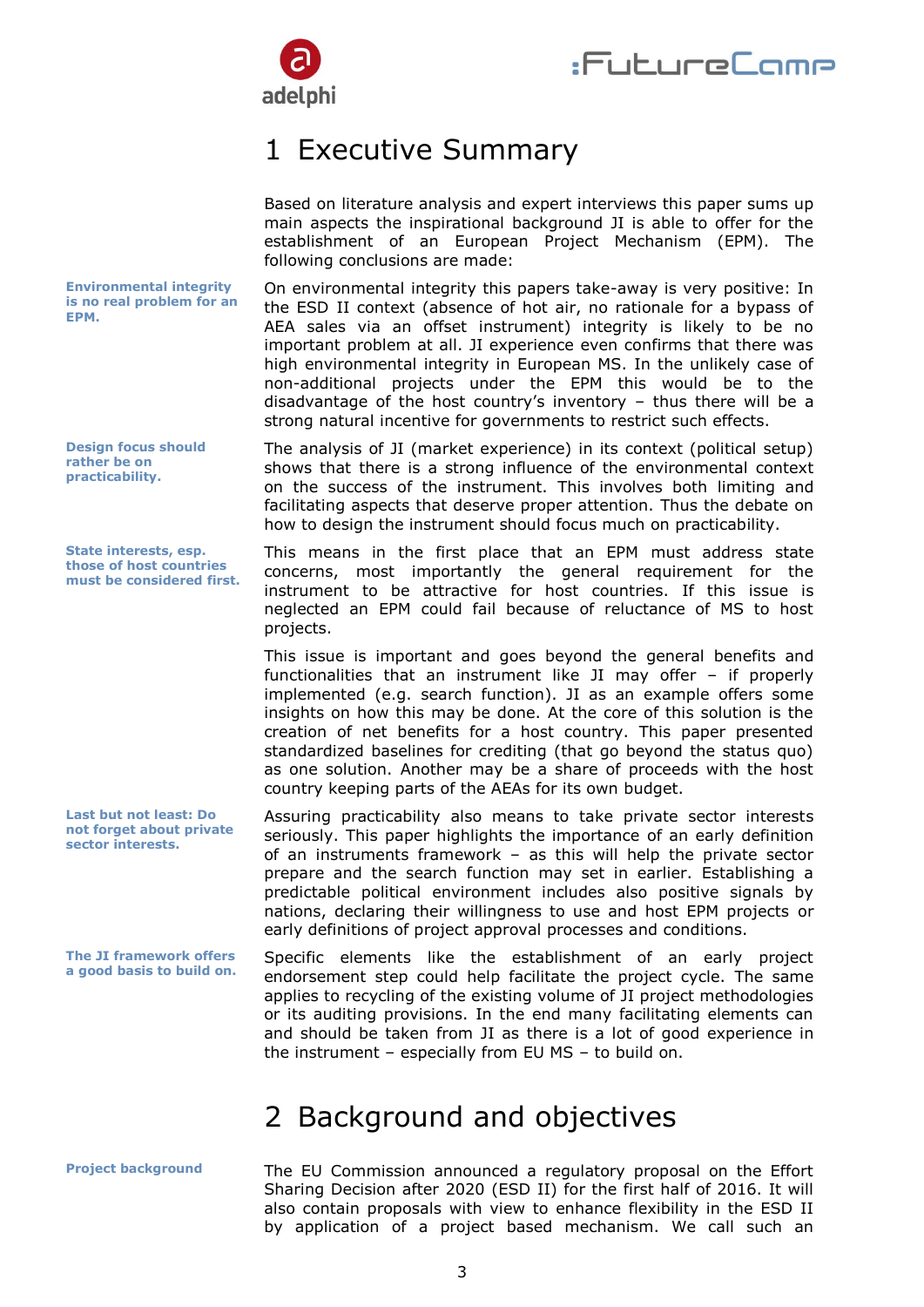



instrument "European Project Mechanism" (EPM). $1$  Based on good design, it could become an important additional building block for meeting the long term emission reduction targets of the EU in a costeffective manner.

The EPM is a European instrument. It may though heavily draw on experience and other usable input for its implementation from the framework of other existing offset instruments. In the future, this might also include new developments like under the international climate regime through the Paris Agreement (PA), adopted at the UN climate conference last December. The PA contains two parallel frameworks on markets and flexibility mechanisms: one for cooperative approaches that allows the use of internationally transferred mitigation outcomes, and the other for a new "mechanism to contribute to the mitigation of greenhouse gas emissions and support sustainable development", likely to replace the Kyoto Protocol's flexible mechanisms CDM and JI. The UN level guidance and provisions regarding these frameworks shall be worked out over the coming years. It is true that an EPM might also deliver valuable input for new flexibility instruments defined under the PA.

In this context, the paper aims to inform the research and discussion on the design of an EPM by looking at Joint Implementation (JI) as a reference mechanism. As an established scheme with a remarkable track record in the EU, JI is an obvious reference point for discussing the future EPM. To this aim this paper shall lay the foundation by highlighting experiences and lessons learnt from JI in the EU. **About this paper**

> The paper is based on an intensive literature research and analysis, as well as on practical experience from implementation of projects by the authors and interviews with stakeholders on JI.

> Starting with a brief introduction to the instrument's general functionality and market experiences, the paper then analyses the national experiences of EU MS in more detail, shedding light on sector experiences and priorities as well as institutional setups. This is complemented by two dedicated sections: The first looks into the issue of environmental integrity as basic requirement of JI. This matter is important and there was reasonable critique vis-à-vis JI based on experiences gathered from its implementation outside of the European Union. The second dedicated section focusses on the special experience from application of the programmatic approach (PoA) in Germany, where most of these projects were implemented. In fact there are good arguments to the assumption that an EPM would take on many JI PoA-like features.

> The analysis concludes with a section on such implications for the future, presenting both success factors and barriers that ought to be considered when conceptualizing the future EPM.

-

 $1$  This term is taken from a report by Ecologic, published in mid-2015: Nils Mayer-Ohlendorf et al (2015), EU Effort Sharing Decision after 2020: Project-Based-Mechanisms and Other Flexibility Instruments.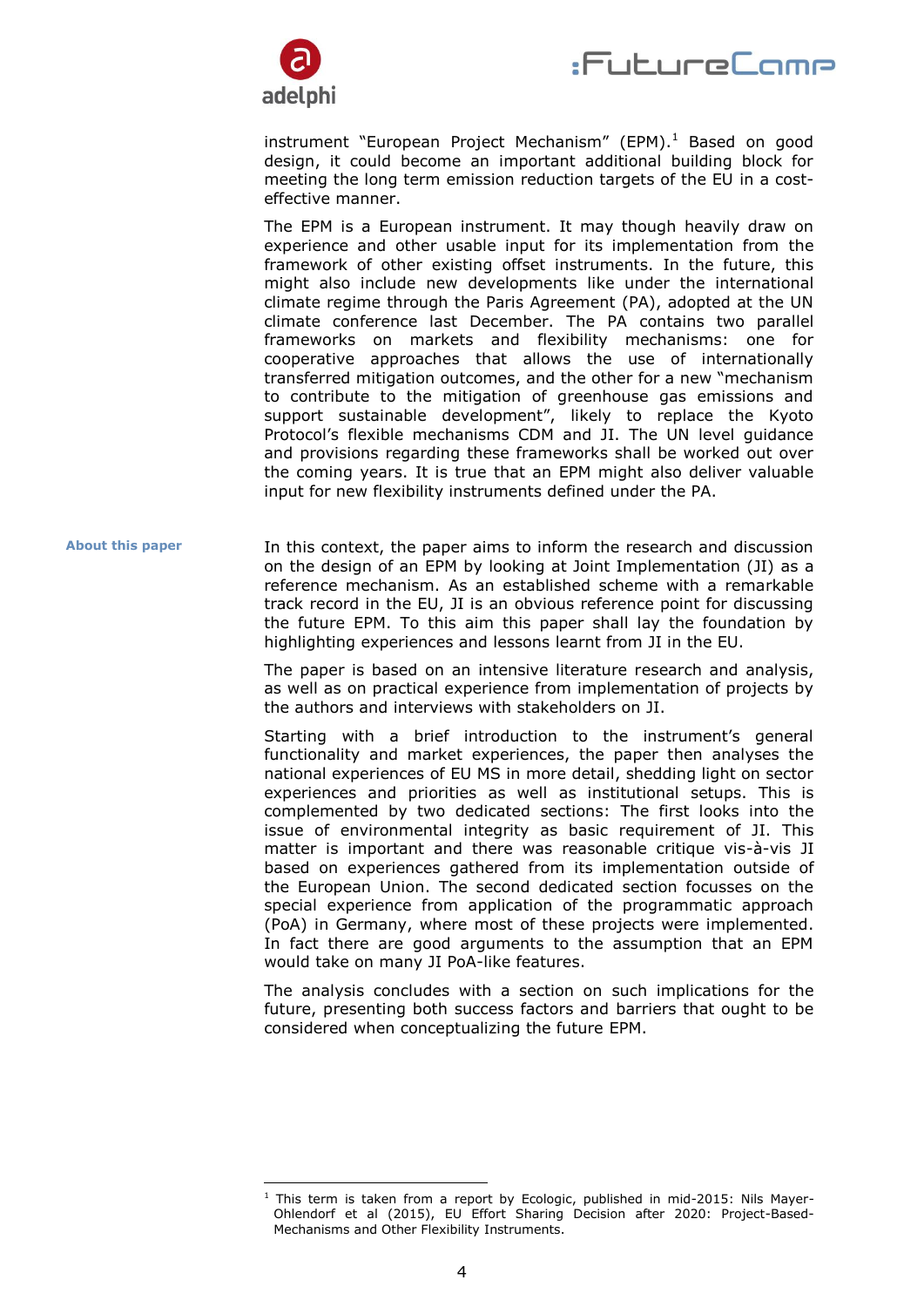

# :FutureCamp

# <span id="page-4-0"></span>3 Acronyms

| <b>AAU</b>    | <b>Assigned Amount Units</b>             |
|---------------|------------------------------------------|
| <b>AEA</b>    | <b>Allocated Emissions Allowance</b>     |
| <b>AIE</b>    | Accredited Independent Entity            |
| <b>CDM</b>    | Clean Development Mechanism              |
| $CO2$ e       | Carbon dioxide equivalent                |
| <b>COP</b>    | Conference of the Parties (under UNFCCC) |
| <b>EPM</b>    | European Project Mechanism               |
| <b>ERU</b>    | <b>Emission Reduction Units</b>          |
| <b>ESD</b>    | <b>Effort Sharing Decision</b>           |
| <b>ETS</b>    | Emissions trading system                 |
| EU            | European Union                           |
| <b>EU COM</b> | European Commission                      |
| <b>GIS</b>    | Green Investment Scheme                  |
| JI            | Join Implementation                      |
| k             | thousand                                 |
| LoA           | Letter of Approval                       |
| <b>LoE</b>    | Letter of Endorsement                    |
| <b>MRV</b>    | Monitoring Reporting and Verification    |
| МS            | Member States (of EU)                    |
| PoA           | Programme of Activities                  |
|               |                                          |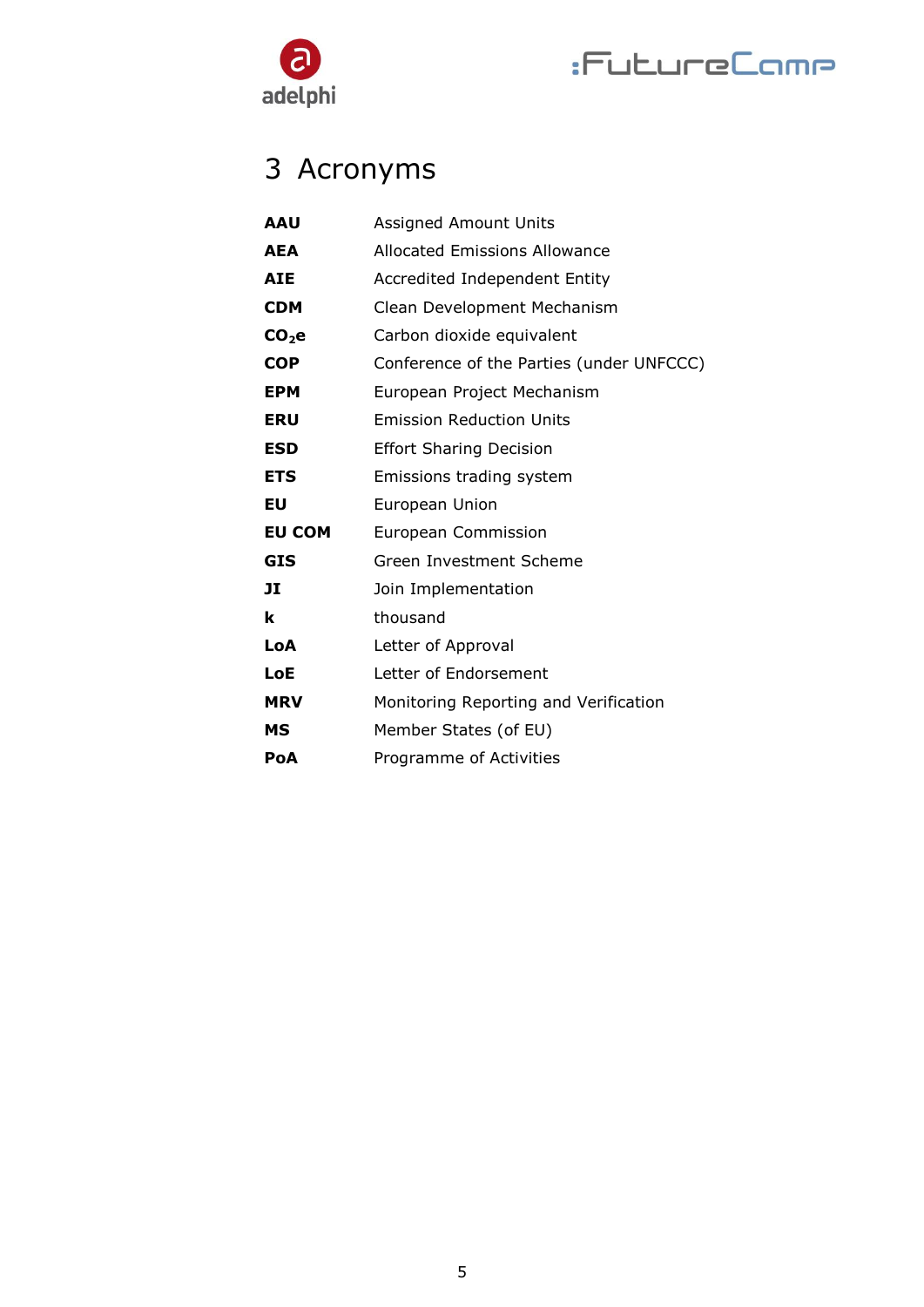

## <span id="page-5-0"></span>4 JI in the carbon market

### <span id="page-5-1"></span>4.1 General functionality

**JI under Kyoto**

Joint Implementation is one of two project based offsetting mechanisms under the Kyoto Protocol. It allows a country with an emission reduction or limitation commitment under the Kyoto Protocol (Annex B Party) to earn Emission Reduction Units (ERUs) from an emission reduction project in another Annex B Party, each equivalent to one tonne of  $CO<sub>2</sub>$ , which can be counted towards meeting its Kyoto target. Joint implementation should thus offer countries a flexible and cost-efficient means of fulfilling a part of their Kyoto commitments, while the host country benefits from foreign investment and technology transfer.

Under the Kyoto Protocol, the countries with commitments (Annex B Parties) have accepted targets for limiting or reducing emissions. These targets are expressed as levels of allowed emissions, or "assigned amounts," over the 2008-2012 commitment period. The allowed emissions are divided into "assigned amount units" (AAU). For every issued ERU, a host country must cancel one AAU. Thus, if a JI project is over-credited or not additional, the host country would have to make up the difference and engage in more mitigation action. **ERUs for AAUs**

> The following key characteristics apply to the instrument. They will be further discussed in this paper.

**Table 1:** Key JI characteristics

- offset mechanism under the Kyoto Protocol (baseline and crediting type) facilitating Annex A parties' compliance
- built on a bottom-up process for project development
- host-country adjusted implementation along national policy conditions, priorities and interests
- bringing potential net benefits to host country mitigation compliance/emissions position in long-term and short-term
- open for existing CDM methodologies and new project-specific approaches

**Source:** own

-

### <span id="page-5-2"></span>4.2 General market experiences 2008-2012

Success in the market may be defined by quantitative indicators, i.e. by project number as well as by amount of achieved emission reductions. In the following we discuss the track record on these parameters by reference to the all-over project pipeline and the information on registered projects, as published by UNEP DTU<sup>2</sup> (in the following: UNEP database).

> While it is possible to draw some helpful interpretations from this dataset such analysis has also its limits. Actually the UNEP database is compiled from a vast array of disaggregated data (mostly PDD information or UNFCCC data on project by project basis), thus there

6

**Using UNEP Riso data** *cum grano salis*

<sup>&</sup>lt;sup>2</sup> Jørgen Fenhann/UNEP DTU Partnership (2015), JI Pipeline, Version from 1 Oct 2015/15 Oct 2015. See: http://www.cdmpipeline.org/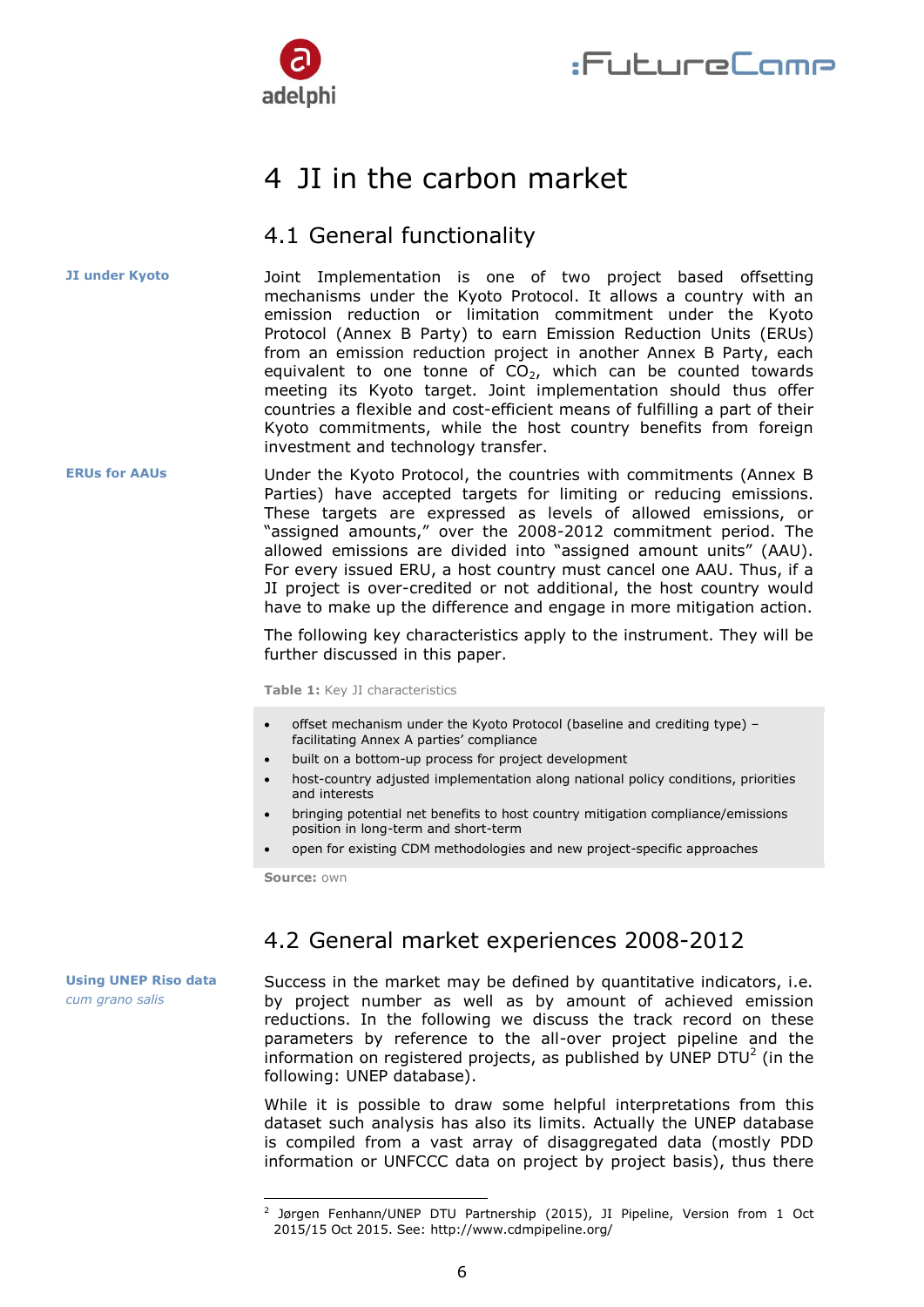



may be well founded doubts regarding its completeness and precision. This is partially due to the fact that in case of track 1 projects – the major track for JI as we will see later in this analysis – project information is often not published or only partially published. Still as information source the UNEP database is the best data compilation available and by looking at it with a grain of salt we can generate useful insights.

#### **Host countries**

Projects in the pipeline (see Table 2,  $1^{st}$  and  $2^{nd}$ columns)

Analysis by ERU volumes

Registered projects (see Table 2,  $2^{nd}$  and  $3^{rd}$ 

columns)

In Western Europe France and Germany stand out both by number of stand-alone JI projects in the pipeline  $(>10)$  and expected annual generated ERU volumes from that (around 10 Mio).

We see even higher numbers of projects in the pipeline in Eastern Europe. Within this group of countries the Czech Republic with 59, Poland with 40 and Bulgaria with 38 projects stand out. Countries with more than 10 projects include Lithuania, Romania, Estonia and Hungary.

When considering also the expected ERU volumes from projects in the pipeline a multifaceted picture of JI in Eastern Europe emerges. There are countries where fairly little ERU volumes were expected from large numbers of projects (Czech Republic, Estonia or Bulgaria) as well as countries like Poland, Lithuania or Romania, where also large amounts of ERU volumes were expected.

|                       | JI (per PDD information)                        |                                                                                       |                                        |                                                                                              |
|-----------------------|-------------------------------------------------|---------------------------------------------------------------------------------------|----------------------------------------|----------------------------------------------------------------------------------------------|
|                       | Number of all<br>JI projects in<br>the pipeline | Expected annual<br><b>ERU</b> volumes<br>from all<br>projects<br>(MtCO <sub>2</sub> ) | Number of<br>registered JI<br>projects | Expected annual<br><b>ERU</b> volumes<br>from registered<br>projects<br>(MtCO <sub>2</sub> ) |
| <b>Belgium</b>        | $\mathcal{P}$                                   | 0.40                                                                                  | $\mathcal{P}$                          | 0.20                                                                                         |
| <b>Bulgaria</b>       | 38                                              | 6.95                                                                                  | 30                                     | 2.96                                                                                         |
| <b>Czech Republic</b> | 59                                              | 0.61                                                                                  | 58                                     | 1.26                                                                                         |
| Estonia               | 14                                              | 0.82                                                                                  | 12                                     | 0.42                                                                                         |
| Finland               | 3                                               | 0.97                                                                                  | 3                                      | 0.17                                                                                         |
| France                | 17                                              | 9.18                                                                                  | 17                                     | 2.83                                                                                         |
| Germany               | 13                                              | 13.50                                                                                 | 12                                     | 4.48                                                                                         |
| Hungary               | 13                                              | 7.18                                                                                  | 11                                     | 1.95                                                                                         |
| Latvia                | $\mathbf{1}$                                    | $\Omega$                                                                              | $\mathbf{1}$                           | 0.06                                                                                         |
| Lithuania             | 20                                              | 8.53                                                                                  | 18                                     | 2.05                                                                                         |
| Poland                | 40                                              | 20.05                                                                                 | 36                                     | 5.14                                                                                         |
| Romania               | 21                                              | 8.94                                                                                  | 18                                     | 4.75                                                                                         |
| Spain                 | 3                                               | $\Omega$                                                                              | 3                                      | 0.16                                                                                         |
| Sweden                | 2                                               | 1.34                                                                                  | $\overline{2}$                         | 0.44                                                                                         |

**Table 2:** Stand-alone JI projects

**Source:** UNEP database (1 Oct. 2015)

The performance of JI projects – measured by registered project data – confirms the generally varied picture: Whereas the Czech Republic gains only  $1.26$  MtCO<sub>2</sub> per year from a stunning 58 registered projects Romania for example needs only 18 projects to gain 4.75  $M<sub>2</sub>$  per year. On average a project in the Czech Republic creates only 22,000 ERUs per year whereas Romanian projects create around 264,000 ERUs on average.

In general the ratio of ERUs by project seems to give a good hint at the importance of or potentials in the industry base of a host country. As a matter of fact such projects are in general comparatively large in size. Germany as a strongly industrialized country has thus many Analysis of ERU volumes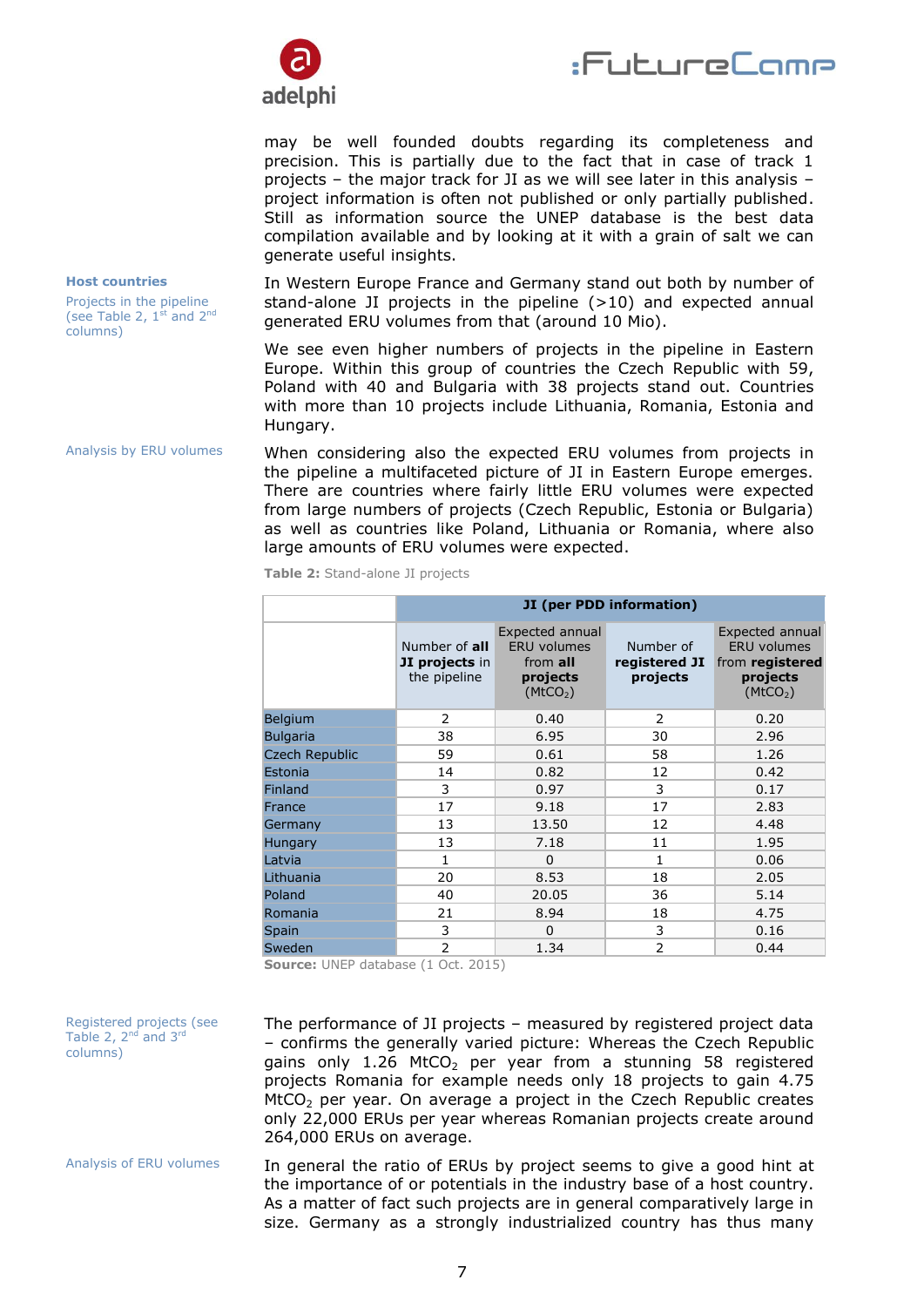



large scale projects in its portfolio. We further dwell on this issue in chapter 4.1 below when presenting sector specific experience.

A clear indicator giving proof to the procedural success of JI is the remarkably high number of projects that actually qualified for registration. When leaving out Greece or Slovakia where attempts at first project realization were choked all together, Bulgaria record the highest loss of projects on the way to registration with a moderate eight projects out of 38. All together only 27 out of 250 projects did not pass registration (<11%). As per UNEP published data, only further 3 projects were withdrawn. Lion share of projects reach registration status

> A further indicator is the actual ERU issuance volume. As per UNEP data more than 85 million credits were issued by EU MS by fall 2015. Figure 2 below presents disaggregated issuance data by host country.

With JI, buyers may be private or institutional – including governments. Drawing on PDD information, the UNEP database provides an aggregated overview of all such buyers by national origin in the general JI market. **ERU buyers**

Data shows exceptional demand for ERUs coming from Northern European countries (see [Figure 1](#page-7-0) on purchase transactions from projects). The most prominent buyer country of all is the Netherlands with 200 contracts. Denmark (28), Sweden (23) and Finland (15) are also involved in a respectable number of projects. NEFCO (11 projects) is a financial institution founded by the 5 Nordic countries (above mentioned 3 countries plus Norway and Iceland) that also supported JI projects early on. Nordic dominance

<span id="page-7-0"></span>**Figure 1:** JI project buyer party world wide



**Source:** UNEP database (1 Oct. 2015)

**Note:** ERUs from projects are generally sold to more than one buyer as well as more than once. Thus purchase agreements do allow for conclusions regarding absolute numbers of involved projects.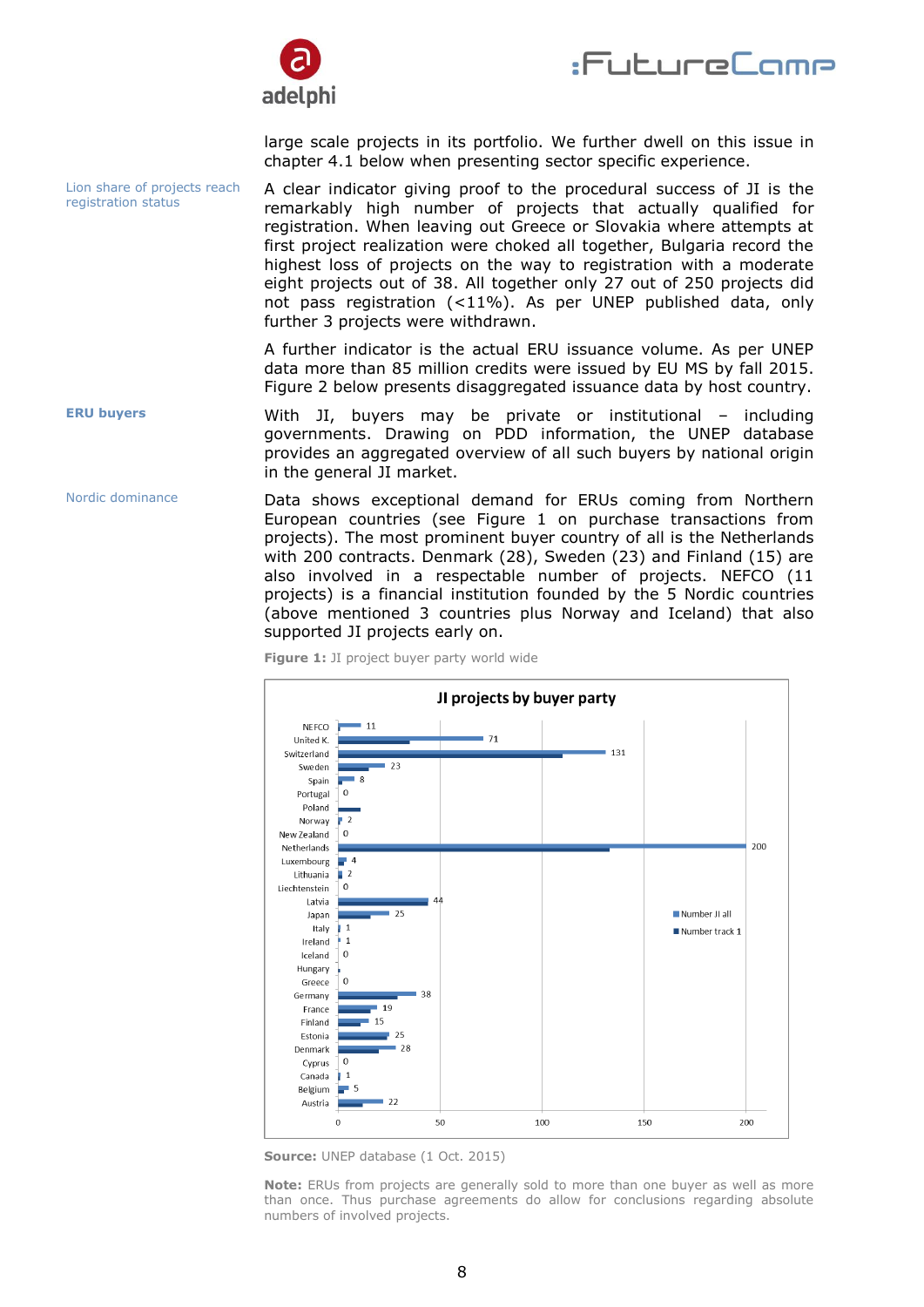

:FutureCome

The United Kingdom, Latvia, Germany, Estonia, Austria and France are also relevant investor countries with more than 15 purchase transactions each. It is important to note here that by far most of this demand was coming from private investors or companies sourcing ERUs for their ETS compliance needs.

[Figure 1](#page-7-0) also highlights the fact that most ERUs on the market were actually produced by Track 1 projects. This corresponds with the data from projects in the pipeline in general, where the lion's share of projects was actually registered under Track 1. In fact one may conclude that Track 1 procedure was an important facilitator of JI. It seems difficult to imagine any such market success in the absence of this rather flexible approach to project implementation and realization (see also 4.2). **Special facilitating relevance of track 1**

> All data above does not include PoAs which in the past were of special relevance in Germany. All in all there were 18 PoAs in European MS, two of these in Poland, three further in France and 13 programmes in Germany out of which 11 were actually registered.

The successful German PoA track record is likely to inform the debate on an EPM. Therefore, this paper also includes a special section on JI PoA (section 4.4), highlighting lessons learned from Germany.

Figure 2 below gives a graphical overview of the performance data by JI host country. We slightly adjusted this information by also looking at UNFCCC information (see note below). What strikes is the fact that JI was not just used by host countries with a clear surplus of AAUs but also by countries like Germany or France that did not have a guarantee of easily meeting their respective compliance positions.



**Figure 2:** Registered JI projects and issued kERUs in Europe

**Source:** UNEP database

**Note:** The graph is based on UNEP RISO Data. In case of Latvia and Spain project numbers are adjusted on the basis of UNFCCC information (http://ji.unfccc.int/JI\_Projects/ProjectInfo.html)

**JI PoA**

See also dedicated analysis (section 4.4)

#### **National AAU position**

Being long not the only motivation for allowing and supporting JI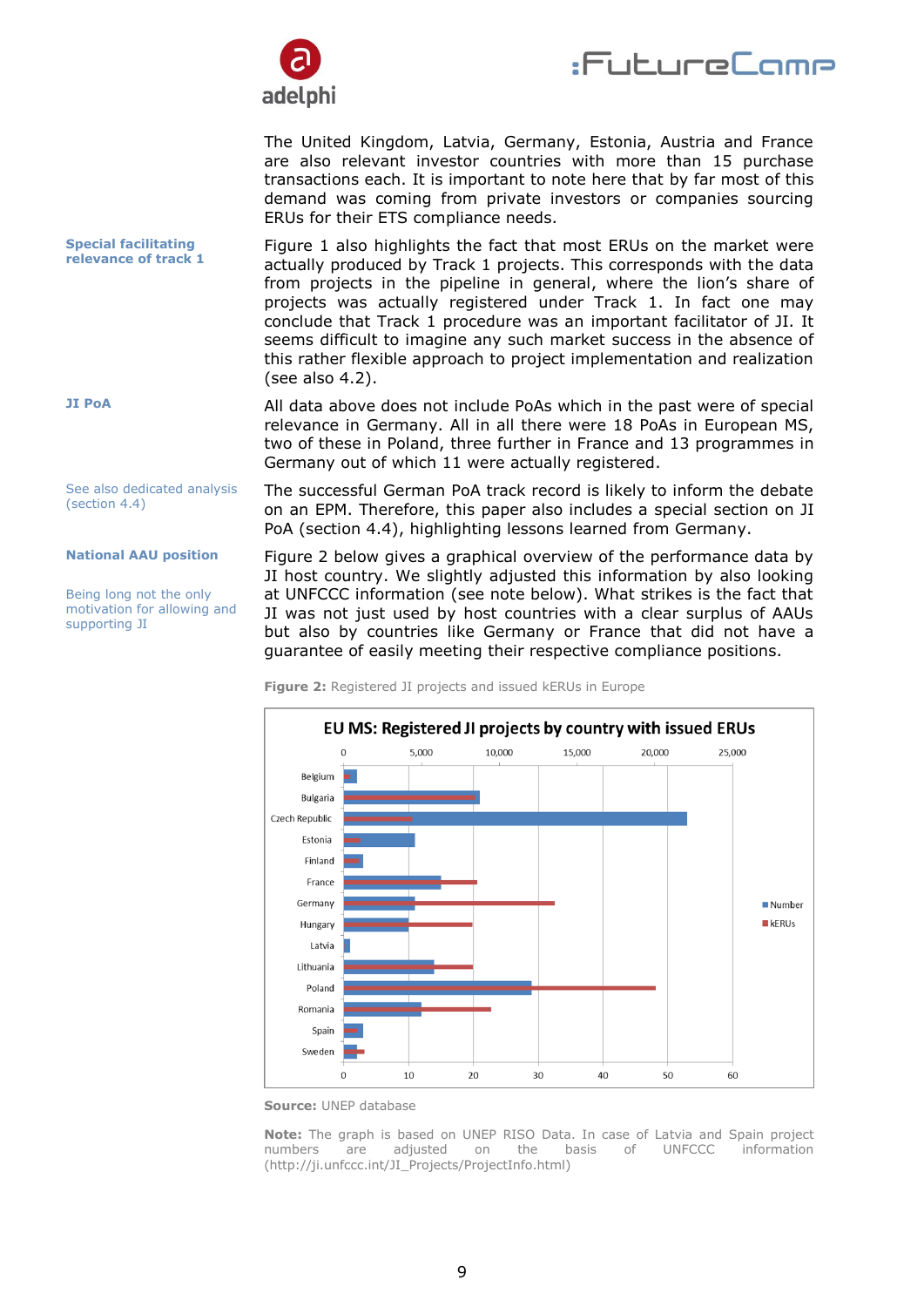

## <span id="page-9-0"></span>5 Sectoral and institutional experiences at country level

### <span id="page-9-1"></span>5.1 Sector experiences

The kind of JI projects differ much by sector and type. In the following the major project types are presented, followed by a brief analysis of European Member States JI project portfolios.

The highest amount of listed projects was recorded in the landfill gas sector with all together 64 projects (out of which 63 were registered). By far most of these are in the Czech Republic (48 projects). Apparently in the Czech Republic there was a strong potential for this project type and it was rigorously focused on with JI. Other countries with landfill gas projects in their pipeline were Poland, Hungary and Greece. **Prominent project types** Land-fill projects

- The second largest project type in terms of project number (45 projects out of which 42 were registered) was nitric acid production. This is one of the most prominent project types under JI. In terms of the realized mitigation volume it is also by far the most relevant. Nearly all countries using JI had some projects in this sector. But France with 10 and Germany with 6 registered projects hosted by far the most. Nitric acid projects
- Renewables projects were also prominent in JI. There were 42 listed wind energy projects mainly in Lithuania (15), Poland (13) and Estonia (8). Also 25 Biomass energy projects were listed inter alia in Bulgaria, Hungary and Estonia. Almost half of all listed hydro energy production projects, altogether 19, are in Bulgaria (10). Renewables projects

The UNEP database contains 16 listed projects for use or flaring of methane from coal mines. Poland had eventually 11 projects registered, Germany 3 projects. Other project types include energy efficiency in industry with 9 listed projects. Coal mine methane and

#### **Brief analysis**

energy efficiency

JI inspired projects in many different areas

The JI pipeline in EU MS with its large portfolio of different project types gives proof to the broadness of approaches brought forward for using JI.

The following overview lists the spectrum of project types in sectors covered by ESD I where this also led to registered activities:

- **Agriculture**
- Biomass energy
- Cement
- 
- Coal bed/mine methane
- Energy distribution
- EE households
- EE industry
- EE own generation
- EE service
- EE supply side
- Fossil fuel switch
- Fugitive
- Geothermal
- **HFCs**
- Hydro
- Landfill gas
- Methane avoidance
- $N_2O$
- PFCs and SF6
- Transport
- Wind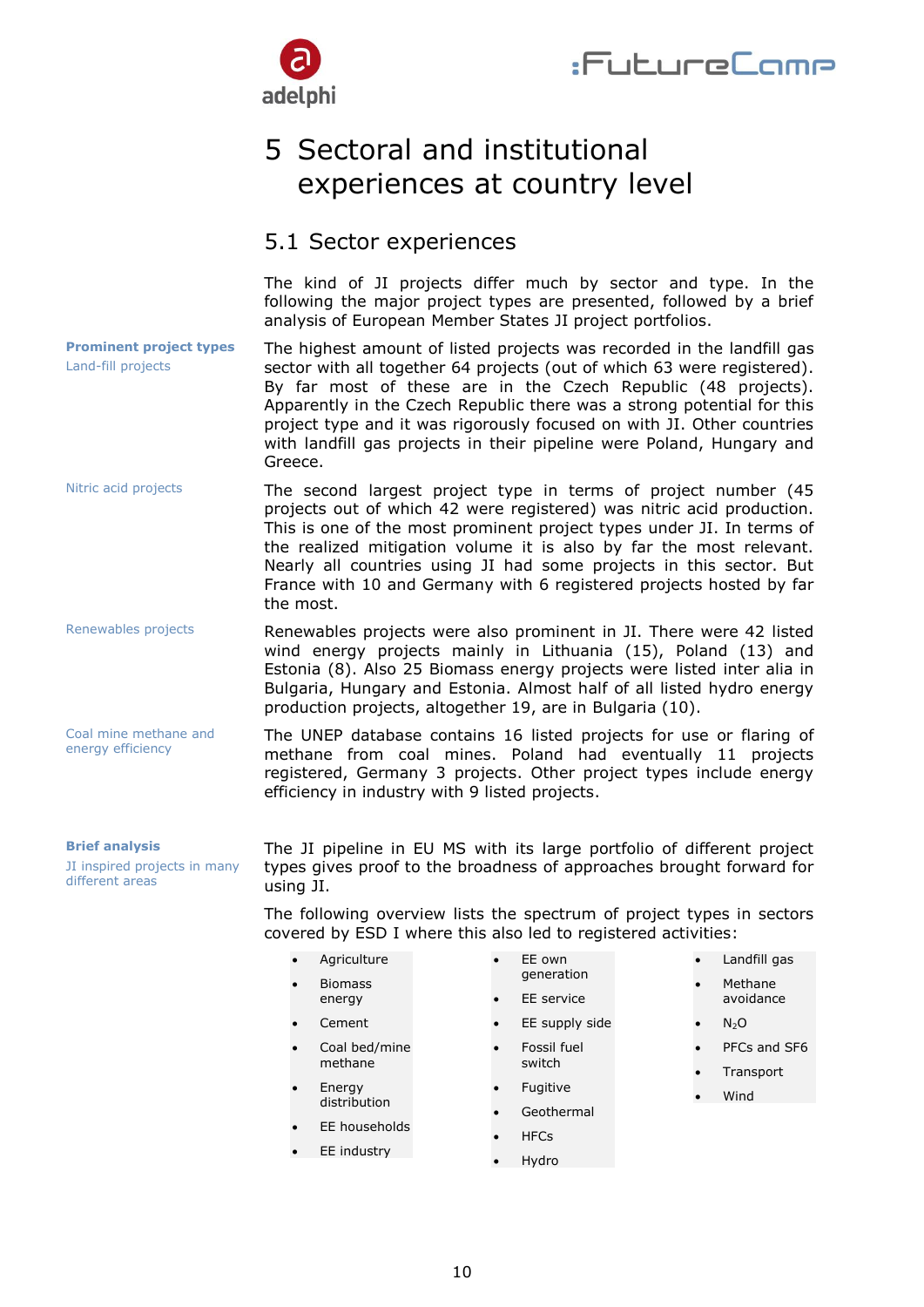



Strong sector penetration possible

JI potentials and limitations defined by national circumstances

In most cases the relevance of JI vis-à-vis the all-over available market potential was limited. Prominent exceptions are the presented landfill sectors (Czech experience) and the  $N_2O$  mitigation projects in the field of nitric acid production: In fact the penetration of JI in this production sector stands at around 50% which shows how far JI was fit to address vast parts of a sector. $3$ 

Table 3 shows the most important sectors for JI stand-alone projects in different European countries. In Western European countries the largest number of projects was in the industrial field. In Eastern Europe the use of renewable energies is fairly often supported by JI. Seven out of the nine countries here had a high number of such projects, also with considerable share in ERUs, while in Western Europe this experience is quite limited.

**Table 3:** Most important types in listed European projects by number and ERU volume

|                   | All projects in<br>pipeline | Most important sectors by<br>number of projects | Most important sectors by<br>expected kERUs (by 2012) |
|-------------------|-----------------------------|-------------------------------------------------|-------------------------------------------------------|
| Belgium           | 2                           | Nitric acid (2)                                 | Nitric acid (433)                                     |
|                   |                             | Hydro Power (10)                                | Hydro Power (3,157)                                   |
| <b>Bulgaria</b>   | 38                          | EE industry $(6)$                               | Energy distribution (2,601)                           |
|                   |                             | Biomass energy (5)                              | Fossil fuel switch (2,341)                            |
|                   |                             | Landfill gas (48)                               | Nitric acid (2,975)                                   |
| Czech<br>Republic | 59                          | Biomass energy (5)                              | Landfill gas $(2,107)$                                |
|                   |                             | Hydro (4)                                       | Biomass energy (620)                                  |
|                   |                             | Wind $(8)$                                      | Wind (1,292)                                          |
| Estonia           | 14                          | Biomass energy (4)                              | Biomass energy (148)                                  |
|                   |                             | Landfill Gas (1)                                | Landfill gas (89)                                     |
| <b>Finland</b>    | 3                           | Nitric acid (3)                                 | Nitric acid (574)                                     |
|                   |                             | Nitric acid (12)                                | Nitric acid (8,866)                                   |
| France            | 17                          | EE industry $(1)$                               | Biomass energy (908)                                  |
|                   |                             | HFC's (1)                                       | HFC's (508)                                           |
|                   |                             | Nitric acid (8)                                 | Nitric acid (14,380)                                  |
| Germany           | 13                          | Coal mine methane (4)                           | Coal mine methane (1,081)                             |
|                   |                             | PFC's and SF6 (1)                               | PFC's and SF6 (466)                                   |
| Greece            | $\overline{2}$              | Landfill Gas (2)                                | Landfill Gas (2,795)                                  |
|                   |                             | Biomass energy (5)                              | Nitric acid (4,000)                                   |
| <b>Hungary</b>    | 13                          | Landfill gas (3)                                | Biomass energy (3,502)                                |
|                   |                             | Methane avoidance (2)                           | Landfill gas $(1,071)$                                |
| Latvia            | $\mathbf{1}$                | Landfill Gas (1)                                | Landfill gas (301)                                    |
|                   |                             | Wind $(15)$                                     | Nitric acid (6,915)                                   |
| Lithuania         | 20                          | Nitric acid (3)                                 | Wind (1,067)                                          |
|                   |                             | Fugitive (1)                                    | Fugitive (152)                                        |

<sup>-</sup> $3$  Benoit Leguet (2015), How a crediting mechanism can assist countries in their INDCs (presentation given on 30 November 2015 at JISC side event at Paris, http://ji.unfccc.int/Workshop/1115.html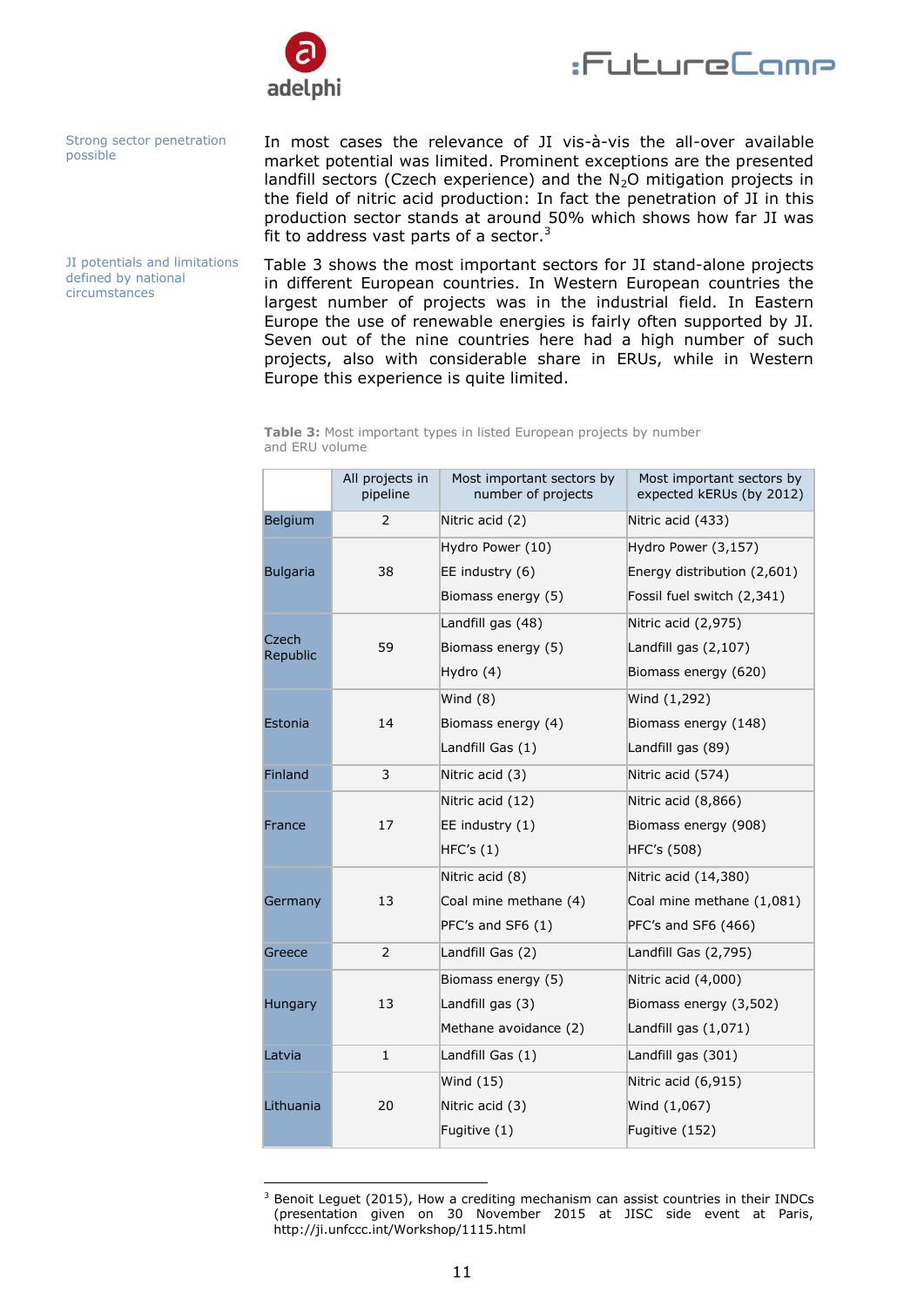



|              | 40            | Wind $(13)$            | Nitric acid (14,432)      |
|--------------|---------------|------------------------|---------------------------|
| Poland       |               | Coal mine methane (11) | Wind (3,519)              |
|              |               | Landfill gas (6)       | Coal mine methane (2,159) |
|              | 21            | Nitric acid (4)        | Nitric acid $(10,610)$    |
| Romania      |               | Wind $(3)$             | Hydro (2,423)             |
|              |               | Hydro $(3)$            | EE supply side $(1,288)$  |
| Slovakia     | $\mathcal{P}$ | Landfill gas $(1)$     | Landfill gas (76)         |
|              |               | Coal mine methane (1)  | Coal mine methane (63)    |
| <b>Spain</b> | 3             | Nitric acid (3)        | Nitric acid (538)         |
| Sweden       | $\mathcal{P}$ | Nitric acid (2)        | Nitric acid $(1,105)$     |

**Source:** UNEP database (1 Oct. 2015)

#### **JI PoA**

Opening up new sectors for mitigation action

See also dedicated analysis (section 4.4)

From a quantitative perspective PoAs play only a minor role in European JI. The main project type among the 18 projects was the exchange/modernization of heating or steam producing boilers, often also involving the change of fuels used. By UNEP database category there were all together 11 energy efficiency and 5 biomass projects among the projects. Furthermore in France there were two more projects in the agricultural sector and in Germany there was one innovative transportation PoA. Thus PoA clearly broadened the scope of stand-alone JI projects. The remaining potential in all above mentioned areas may still be considerable.

### <span id="page-11-0"></span>5.2 Institutional structure

#### <span id="page-11-1"></span>5.2.1 JI governance cycle

| <b>Project design stage</b>            | The JI governance or project cycle is marked by two stages. The first<br>stage may be referred to as the project design stage. During this<br>phase the basis for project implementation is laid - i.e all<br>requirements for proper MRV processes are laid down and project<br>approval is applied for. The core documentation to this is the Project<br>Design Document (PDD) that is drafted by the project proponents,<br>validated by a verifier and finally checked together with the auditor's<br>determination report by the authorities for final registration.                                                                          |
|----------------------------------------|----------------------------------------------------------------------------------------------------------------------------------------------------------------------------------------------------------------------------------------------------------------------------------------------------------------------------------------------------------------------------------------------------------------------------------------------------------------------------------------------------------------------------------------------------------------------------------------------------------------------------------------------------|
| <b>Project implementation</b><br>stage | Only registered projects may generate credits. For this an emission<br>report is subject to review by a verifier. The issuance of certificates is<br>done by the host country through its registry, based on the<br>conversion of AAUs into ERUs.                                                                                                                                                                                                                                                                                                                                                                                                  |
| <b>Two distinct JI tracks</b>          | JI projects can be implemented under two distinct tracks. The track 1<br>procedure – often referred to as a "simplified" JI procedure – is                                                                                                                                                                                                                                                                                                                                                                                                                                                                                                         |
| Standard JI track 1                    | actually the original standard model as envisaged by Parties when<br>drafting the JI guidelines. It allows parties to establish their own rules<br>for approving projects and issuing ERUs, without international<br>oversight. In principle track 1 may be used in any given JI host<br>country that fulfils all the eligibility requirements listed in the JI<br>Guidelines. This status of full eligibility is given though only to parties<br>that among other things have also submitted the required most<br>recent emissions inventory and implemented accurate accounting for<br>AAU. To date, 97% of ERUs have been issued under track 1. |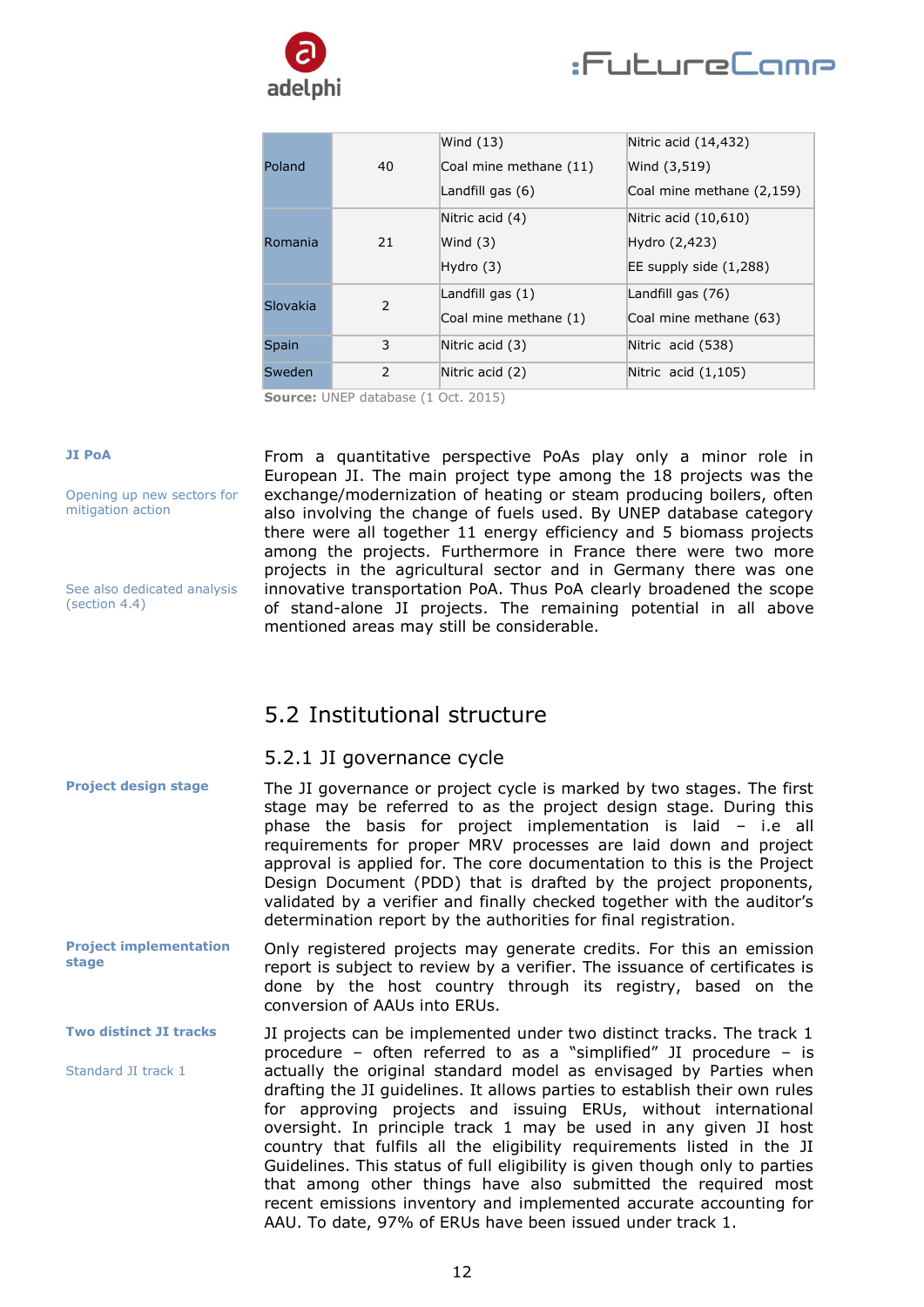



JI track 2

For countries that do not meet any or both of these two requirements but all other accounting requirements from the Kyoto framework, JI track 2 was designed. This was meant as a facilitation as to help these countries with deficits regarding the basis for accounting to participate in the market – now under international supervision. This safeguarding function under track 2 is born by a body under the UNFCCC that reviews projects and assures due processes (see Figure 3). For track 2 relevant international rules and modalities are defined.



**Figure 3:** JI project cycle

**Source:** own

- 1. Accredited Independent Entity (AIE): auditors, accredited for defined project scopes by the JISC based on international standards. They ensure that the emission reductions meet the requirements of the Kyoto Protocol and the JI Guidelines.
- 2. Designated Focal Point (DFP): national authority, responsible for JI. In most cases the same national body take on the related tasks for JI and CDM (in the latter case called DNA or designated national authority). A list of all authorities can be found at: https://ji.unfccc.int/JI\_Parties
- 3. JI Supervisory Committee (JISC) supervises the operation of Track 2 and stands under the authority and guidance of the CMP. It defines procedural rules apart from those contained in the JI Guidelines, provides templates for project documentation and cares for MRV guidelines and accreditation of AIEs.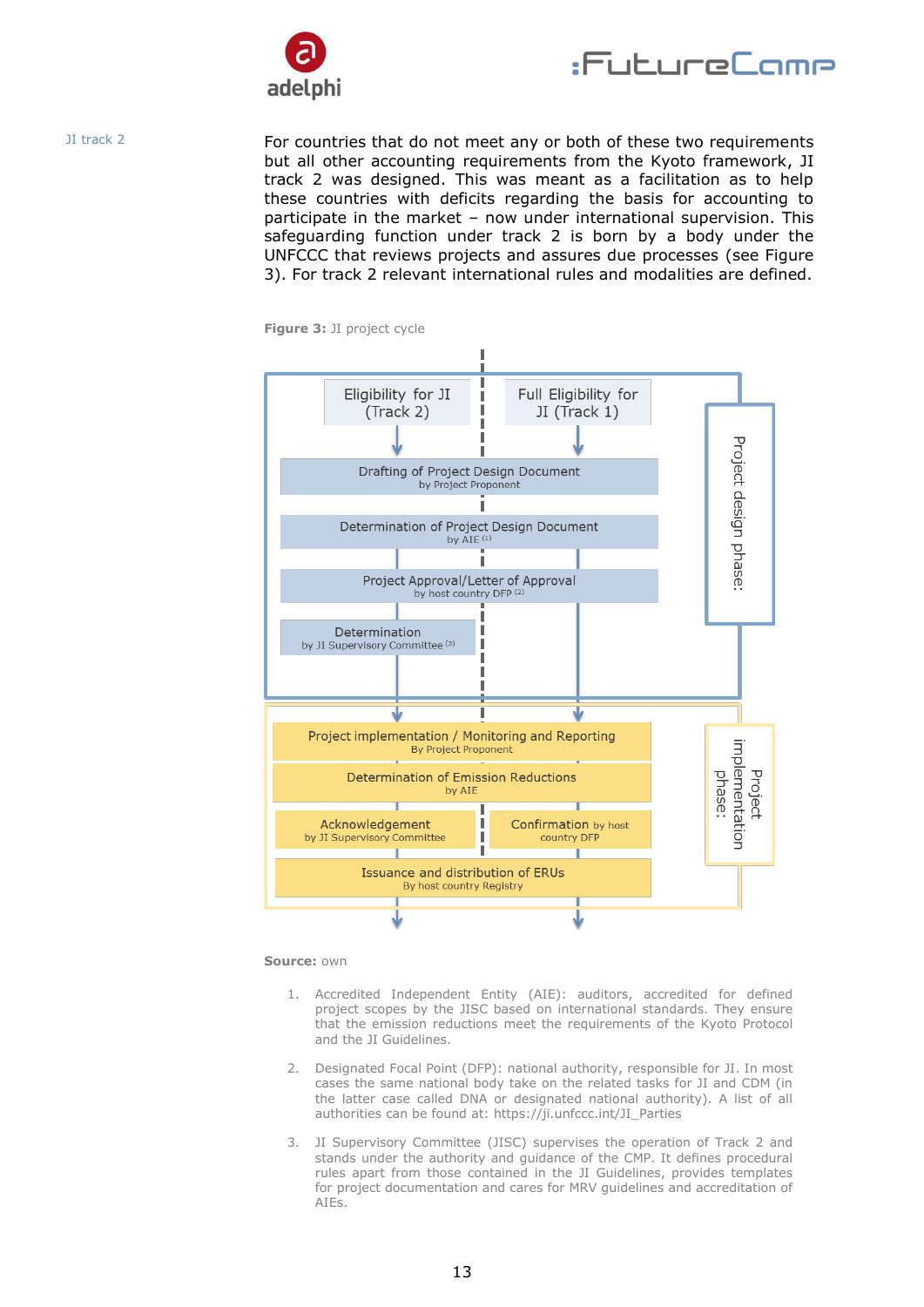



#### <span id="page-13-0"></span>5.2.2 Political environment: limiting and enabling projects

The vast variety of projects presented above (4.1) emerged in spite of political limitations and some considerable degree of uncertainty on the side of the project participants. The long-time discussed prolongation of JI for the second commitment period as was the imminent and eventual termination by the end of 2012 has clearly shunned away interest and thus development perspectives for the JI instrument.

In some countries there was further uncertainty coming from the general question on whether they would finally allow JI projects within their borders and the project specific uncertainty on whether their activities would ultimately be approved and ERUs be issued. Other limitations came from changes in the important framework set by the EU ETS: Due to the scope extension as of 2013, nitric acid projects (as well as adipic acid projects) were included in the ETS – thus generally loosing eligibility under JI. For the viability of renewable energy project type under JI the issue of state support or subsidies like national feed-in tariffs played an important role – as well as special EUA reserves for such projects.

In fact countries also tried hard to create the supporting environment for JI. **Create enabling environment for JI**

In order to reduce the uncertainty for project developers most JI countries applied a two-stage approval process: In a first step participants could obtain an endorsement (Letter of Endorsement, LoE), signalling general support by the host country for the project measure at hand at an early point in time. Efforts to compile this short Project Information Note were quite limited vis-à-vis the efforts required to compile a PDD that is necessary for obtaining a Letter of Approval. Facilitation for JI cycle

> On renewables, up to 2012 Eastern European Member States made use of a specific rule under the Linking Directive which allowed projects for electricity production by using renewables (mainly wind).

In spite of all this the experience under JI is encouraging as it helped tapping potentials in many different fields.

The support for PoA project development under track 1, e.g. in Germany or France, was a clear benefit for JI as a whole. The applied bottom-up definition of methodologies (review by national DFP and auditors) supported the testing of new approaches and delivering experiences – including the important proof of concepts.

Also in the Czech Republic, the Ministry of the Environment facilitated project implementation by providing substantial support: For its large number of the landfill projects the national Department of climate changes under the Ministry of Environment issued a methodology that defines a facilitating reference level for baseline emissions.

> In France the government took on the task of defining methodologies, thereby also offering easy standardized baselines to project participants in defined fields.

**Limitations to JI due to political environment**

Provisions opening the door for specific project types

Broadening the reach by allowing JI PoAs

Standardization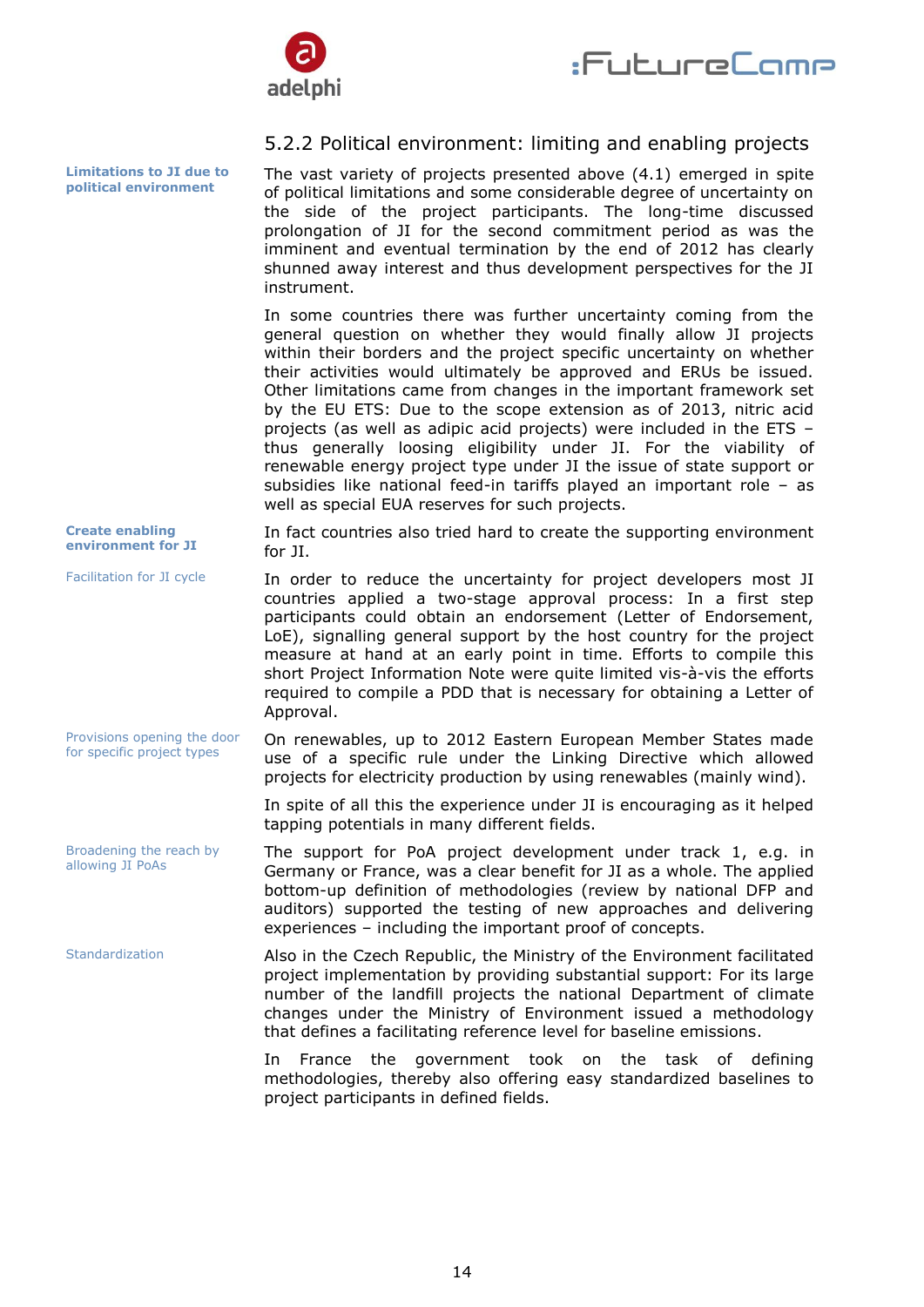



#### <span id="page-14-0"></span>5.2.3 Using JI for state purposes

Above described examples show that States in the end also used JI

Germany – and some of its Federal States – used PoA as a laboratory. Based on JI track 1 flexibility it supported the development of new approaches and methodologies, e.g. through innovative projects for example in the transportation sector. Some project types actually came by real surprise. This is especially the case with nitric acid mitigation technology and its large implementation success under JI – something not foreseen at all when the project mechanism was established. JI thus helped disclose this potential. This quality is often referred to as the search function of an offset instrument.

It furthermore used this experience through bilateral capacity building and support in exchange with Poland that used German experience for launching first PoAs also there.

In contrast to that France used the flexibility of track 1 for a topdown definition of methodologies in selected sectors. This allowed the objective of using JI as an element fitting into and complementing the existing national policies' framework. France by the way derived such general rules for benchmarks from single project proposals – thus again using bottom-up private investor experience in its top-down approach.

France, Germany and others also used the definition of baselines as standard reference for crediting in a way that allowed them to obtain substantial net mitigation benefits from projects: As the baseline was very strict, crediting was actually limited well below the projects' mitigation effects, thereby also supporting the national emissions balance. On this please see also the primer on performance benchmarks below.

#### **Primer on emission performance benchmarks**

Emission performance benchmarks are voluntary technical approaches applied by JI host countries. They are applicable to specific sectors. The benchmarks were determined by best available technology or the national regulations.

The lower crediting baseline compared to real historical emission levels gives strong incentives for achieving an enhanced mitigation performance.

Furthermore emission reductions beyond the crediting baseline (see figure illustration below) could be used to issue ERUs for the benefit of the host country, generating revenues from sale of these, or be used as a direct additional contribution for achievement of quantified targets of the party. We call such contribution an "inventory net mitigation benefit".

Division of emission reductions under the performance benchmark approach



#### **Use of JI along different purposes**

Search tool for bottom-up innovation

Vehicle for bilateral capacity building

Easy to adjust top-down tool

Driver for net mitigation benefits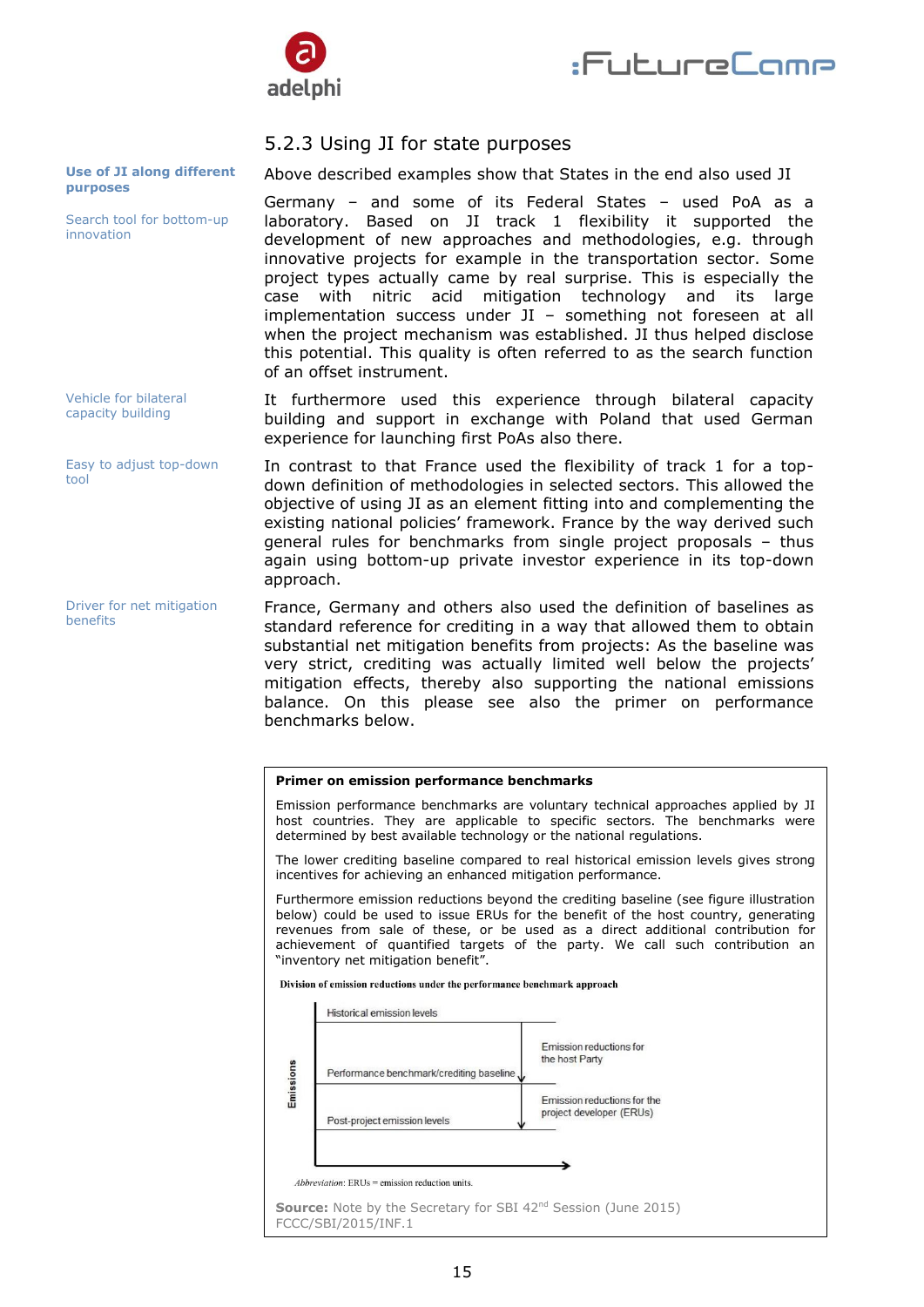

## <span id="page-15-0"></span>5.3 Excursus on integrity

| The dispute put into<br>perspective                                   | The discussion of environmental integrity of JI started early on during<br>the compliance period from 2008 until 2012 and was again brought to<br>our attention by a systematic analysis of the Stockholm Environment<br>Institute (SEI) in mid-2015. <sup>4</sup> In the following we briefly present main<br>issues as a take-away from our analysis of this debate: The main<br>points are:                                                                                                                                                                                                                                                                                                                                                                                |
|-----------------------------------------------------------------------|-------------------------------------------------------------------------------------------------------------------------------------------------------------------------------------------------------------------------------------------------------------------------------------------------------------------------------------------------------------------------------------------------------------------------------------------------------------------------------------------------------------------------------------------------------------------------------------------------------------------------------------------------------------------------------------------------------------------------------------------------------------------------------|
|                                                                       | JI in European MS has a good record on environmental integrity<br>while there were large integrity problems for JI in Russia and<br>Ukraine (countries that brought large amounts of ERUs onto the<br>European market)                                                                                                                                                                                                                                                                                                                                                                                                                                                                                                                                                        |
|                                                                       | JI as such was not the problem in Ukraine and Russia but a<br>mixture of hot air and governance problems, leading to an abuse<br>of the JI system for transfer of hot air into the European market.                                                                                                                                                                                                                                                                                                                                                                                                                                                                                                                                                                           |
| <b>Essentials of</b><br>environmental integrity                       | At the core of the concept of environmental integrity in the offset<br>context is the requirement that emission reductions are additional to<br>what would otherwise happen (hypothetical), thus real. Safeguards to<br>this are firstly procedures with proper independent supervision and<br>review functions as well as secondly adequate methodologies for<br>correct accounting of emission reductions and thirdly adequate<br>transparency on all that. In an environment of strict and fair country<br>targets though this issue is less pressing as potential lack of<br>additionality for issued credits will not change the all-over integrity of<br>the system $-$ i.e. in our case the ESD cap remains unchanged. For<br>more on this see also section 6.2 below. |
| Track 1: functions at the<br>discretion of parties                    | Under track 1 projects these essential functions were at the discretion<br>of countries. This counted much as most projects were realized under<br>track 1. As a result of this matter, transparency as a first principle<br>was essential. The evident lack of such transparency gave rise to<br>critique: In some JI host countries key project documentation (such<br>as PDDs, monitoring reports, and determination and verification<br>reports) were not available or incomplete for a large number of<br>projects. In its analysis of Ukrainian and Russian JI projects the SEI<br>tried to bring light into this and identified evident integrity problems<br>with the majority of projects of the researched samples.                                                 |
| Sharp differences between<br><b>European MS and</b><br>Russia/Ukraine | What is also eye-catching in the results is that project samples from<br>Western European JI projects displayed a high performance on<br>environmental integrity. Figure 4 below is taken from the report and<br>shows the results for both Ukraine and Russia on the left (with<br>percentage of low or questionable projects) and for Poland and<br>Germany on the right (with figures that confirm high integrity).                                                                                                                                                                                                                                                                                                                                                        |

 $\overline{4}$ <sup>4</sup> Stockholm Environment Institute (SEI), Working Paper 2015, Has Joint Implementation reduced GHG emissions? Lessons learned for the design of carbon market mechanisms butp://www.carbonhttp://www.carbonmechanisms.de/en/publications/details/?jiko[pubuid]=421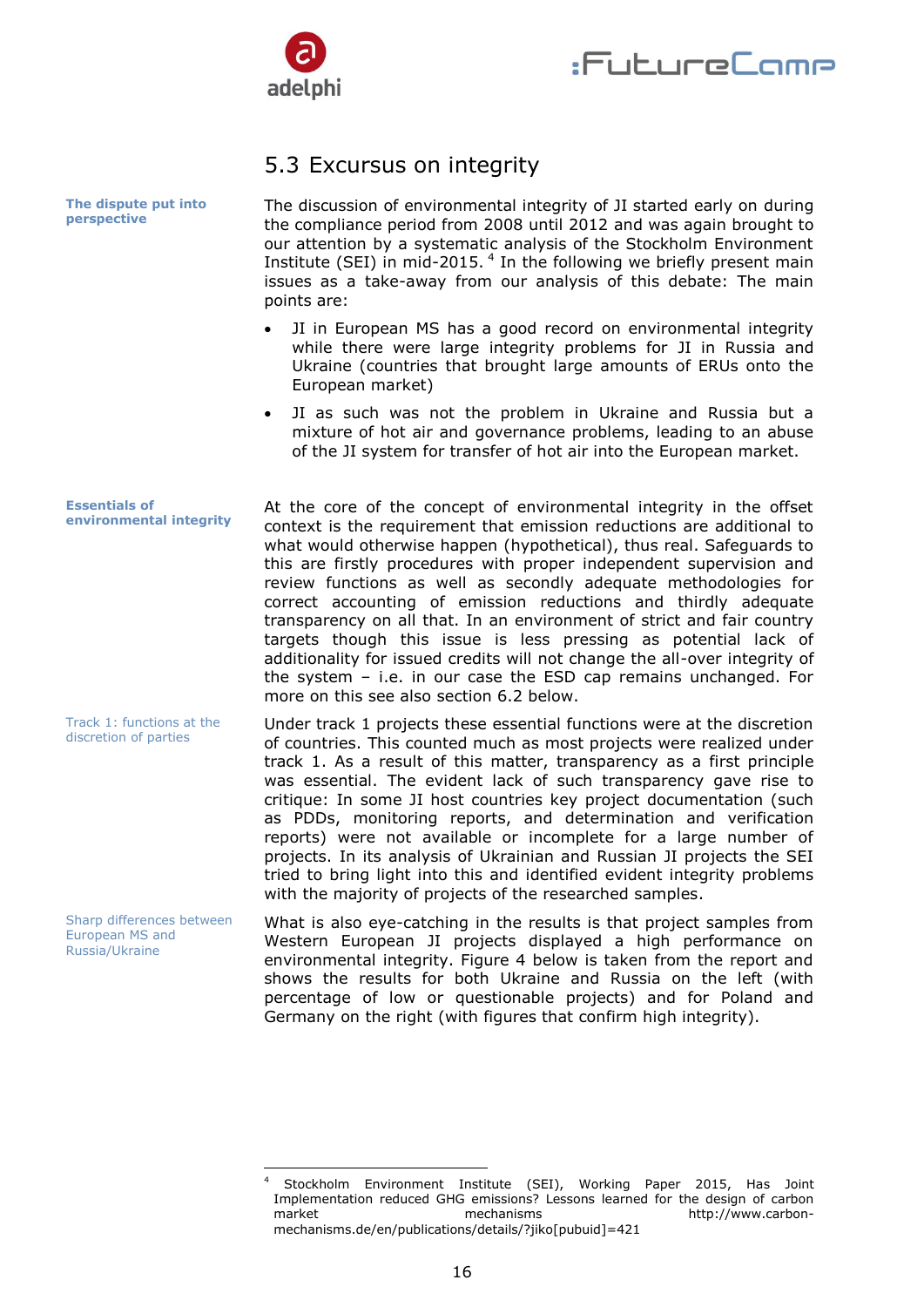





**Figure 4:** Environmental integrity of ERUs issued in each country by project type

**Not a JI track 1 but a governance problem, further catalysed by large volumes of "hot air"**

A closer look at the integrity issue thus reveals that it was obviously not JI track 1 as such that led to the integrity problem with Ukrainian or Russian JI. It was rather a combination of governance problems where the competent authorities did not take care for adequate procedures along the defined integrity principles. This was further catalysed by the size of the surplus in AAUs – where countries obviously did not feel inclined to care for integrity for sake of their respective country inventories. In face of the unwillingness of other countries to buy AAUs from Ukraine and Russia, both countries seem to have abused JI as a helpful opportunity to export ERUs (based on hot air and non-additional projects) into the European (ETS) market.

### <span id="page-16-0"></span>5.4 Excursus on programmatic JI in Germany

In this brief section main features of JI PoA are presented together with lessons from their implementation. This is done on the basis of an analysis of the German PoA portfolio which was by far the largest in Europe.

Between 2008 and 2012 11 PoAs out of a number of 13 programmes were registered in Germany under JI track 1 procedure. The replacement of heat and steam producing boilers – often combined with fuel change – was the main project area and the most successful project type. **General track record**

**Efforts for Managing Entity or individual projects**

**Benefits from two-stage approval process**

The Managing Entity of a PoA had to cover slightly more expenses than the owner of an ordinary JI project. This was still reasonable as expenditures on the side of individual participants under the programme are low. For them the participation meant a clear financial contribution. Elements keeping costs and other expenses down were streamlined MRV procedures (reporting vis-à-vis the Manging Entity) and on-site audits with random checks by the AIE only. This was an essential trade-off with allowing less precision for the sake of higher practicability.

The two-stage approval process was also essentially important for PoAs: Based on the endorsement (LoE) that usually contained requests for clarification or set conditions for later approval, the project developer had a good basis to estimate the likelihood for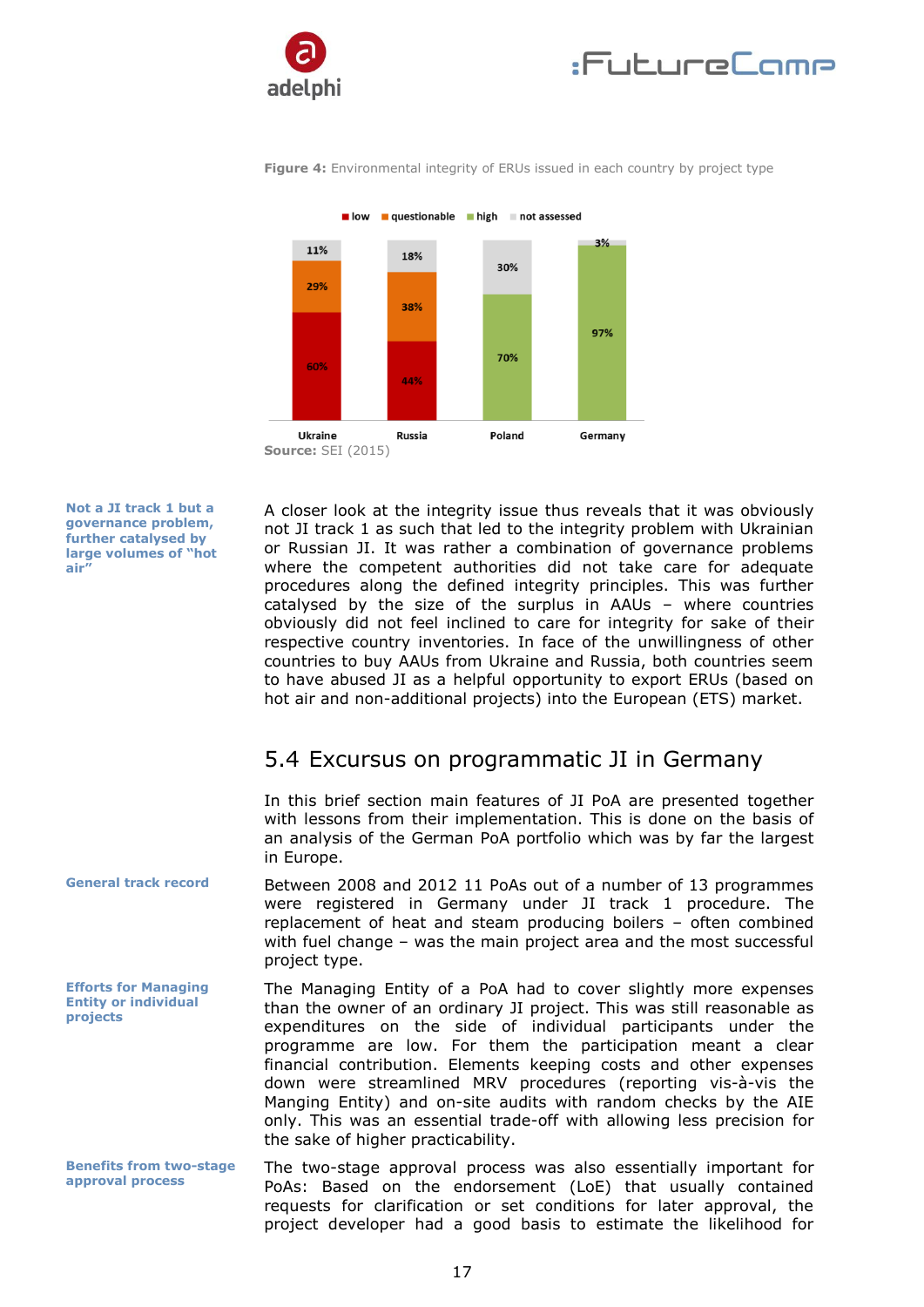

:FutureCome

approval. In case of a likely registration, he could use this prospect as starting point for searching for potential participants ("real cases"). In case the endorsement revealed substantial hurdles the project could be stopped at this early point in time – without creating further expenditures from preparation of the more comprehensive documentation for approval (LoA). In many cases the two-stage approval was crucial for overcoming barriers in the project cycle, namely for kick-starting an economic feasibility check and determining achievable potentials.

Obtaining a project approval normally took more than 1 year. At first this was because of the capacity building within the DEHSt (2007/8); later increasing formal demands in regarding proof of additionality and other proofs (e.g. for sustainability of combustibles in case of biomass use). A comparison of documentation of early PoAs (e.g. JIM.NRW) with late PoAs (e.g. EC Bioenergy) gives proof to our observation that more detailed requirements for PoA participation as necessary in late PoAs did not necessarily improve the selection outcome. JIM.NRW was functioning well as it was based on clear and simple basic requirements regarding additionality as formulated in the ProMechG. Combined with expertise for evaluation of the single case at the DEHSt this guaranteed a good handling.

Luckily at the same time while such complexity was on the rise further standardization meant helpful facilitation for all stakeholders. Most notable amongst these standardizations are the emerging baselines which were de facto benchmarks (see section 4.1).

ERUs from German PoAs were mainly sold to the voluntary market. Prices paid were usually higher than for the general market. This gives proofs to the observation that there is special demand for indigenous reductions projects in the larger society.

In section 6.1 below an overview also including further success factors and barriers from JI implementation experience is presented.

**Success recipe: Blend of strong basic principles and project adjusted flexibility**

Too much detailed criteria may become a burden

Benefits from standardization

**A valuable commodity: ERUs from domestic JI**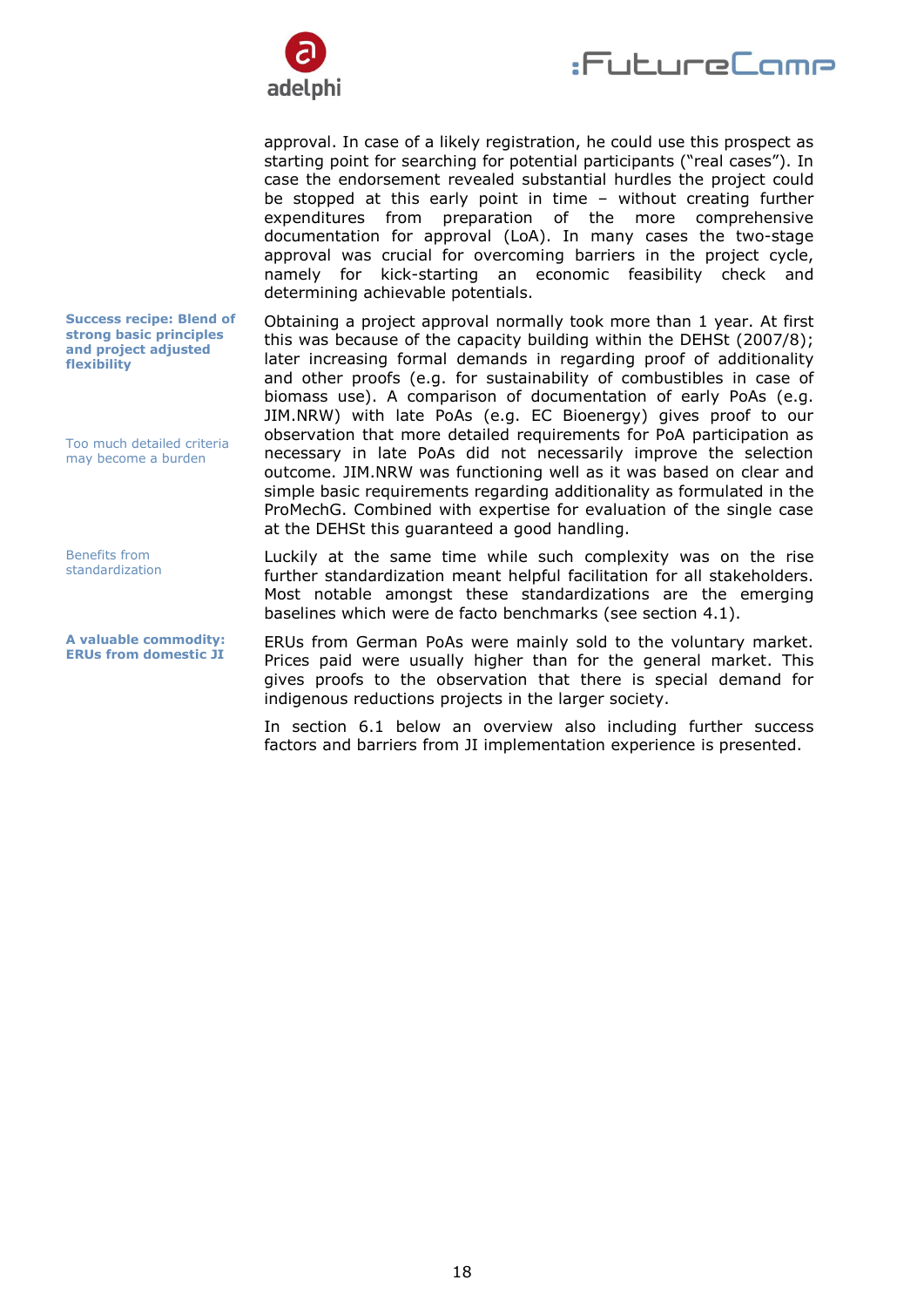

## <span id="page-18-0"></span>6 Implications for an EPM

### <span id="page-18-1"></span>6.1 JI success factors and barriers

**Special focus on lessons learnt from PoA**

In this paragraph we sum-up experiences from both stand-alone JI and programmatic JI (PoAs). In fact there are good reasons to ascribe special relevance to PoA lessons as a European instrument may focus rather on scattered potentials, using bundling approaches. JI PoA clearly shows a vast variety of project types demonstrate potentials that could be readdressed with a new project based mechanism. A PoA-like EPM seems adequate as

- mitigation potentials at single emission sources seem limited/if not in some areas already exhausted so that a focus on smaller mitigation measures is more promising;
- most large single emission sources are covered by the ETS while the ESD covers transport, buildings, agriculture – i.e. small and diffuse sources;
- more standardized approaches targeting even whole sectors promise significant gains in efficiency and may considerably reduce mitigation costs by streamlining processes.

#### **Success factors**

- Two-staged approach for project approval
- + Benefits from standardization (standard baselines)
- Stringency and necessary flexibility under a track 1 process
- Simplicity, clarity, practicability of PoA participation criteria
- Early start, allowing participants to benefit from crediting for at least 3 to 5 years (until the end of crediting period in 2012) Independent Managing Entity with excellent regional network (e.g.
	- EnergieAgentur.NRW), caring for both
	- administrative services and
	- regional marketing und acquisition of participants.
- Using their existing marketing/sales structure, regional utilities were also successful in developing of respective programmes.

#### **Barriers/challenges**

- Lack of publicity of mechanism ("JI what"? "JI not possible inside EU")
- Economic crisis
- Generally bad reputation of the principle of offsetting
- Gradual increase of requirements for approval
- Deadline 2012: Most important barrier in reality
- Integrity problems in countries with large surplus of AAUs and governance problems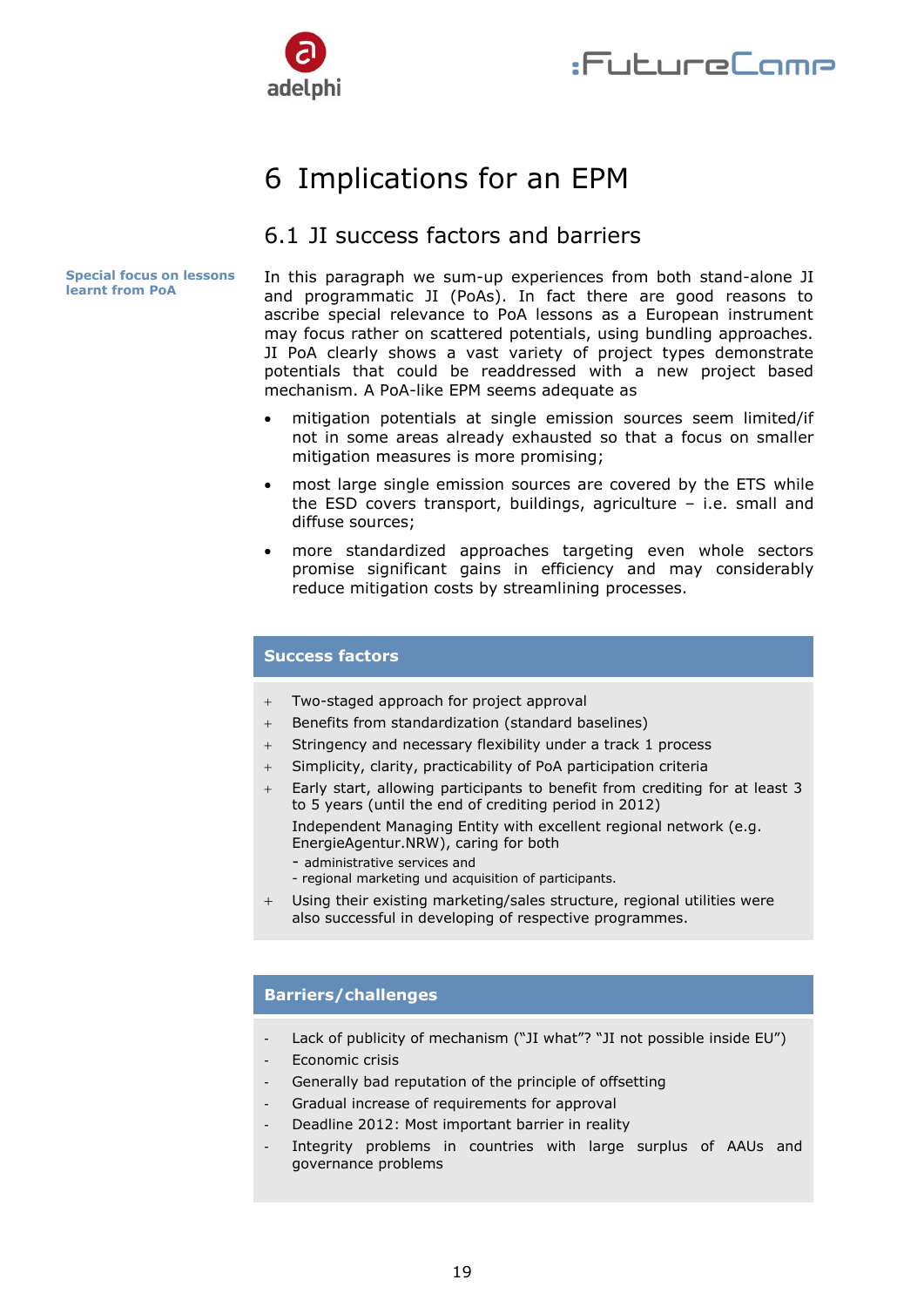



#### **Acceptance of EPM counts**

**Integrity in ESD II no real problem as there is…**

No hot air/general AEA shortage

No rationale for an AEA sale bypass

**Focus should rather be on practicality and other State interests** 

#### **State interests**

Building on experience with existing functions

Search function

Policy enabling

Adjusting design for host country attractiveness

Driving net mitigation benefit

### <span id="page-19-0"></span>6.2 JI implications for an EPM to consider

**On governance**, the general mistrust in market instruments deserves proper attention. In order to improve acceptance of flexibility instruments, all information that shed light on the integrity of a project should be made available to the general public. This does not preclude that sensitive information may be kept confidential. Still any such non-disclosure should be explicitly stated, justified and subject to a full auditor's review.

When put into proper perspective, the problems with JI under track 1 in Eastern Europe were actually national governance problems (see chapter 4.4). Moreover an EU environment of ESD II that most probably will not only be without hot air but generally short in AEAs, governments will take care for the integrity of projects. This is so firstly because a lack in proper accounting would imperil the States' own national emissions positions. Secondly, any potential surplus could be traded between Member States anyway, even without the requirement of "conversion" into project credits.

The discussion shows that while the integrity issue is much debated this risk is of minor relevance – if it exists at all for the EPM. At the same time there are important issues that politicians should rather focus on: This is on how to make the EPM a practical instrument that helps realize mitigation targets while also meeting other state interests.

It is also true that not all state interests with view to using an EPM are the same as with JI. Under JI the instrument was mainly used as a search tool. This JI function shall also apply to an EPM. Under JI it helped identify "low-hanging fruits", provided the proof of concept for new mitigation approaches and eventually also paved the way to the inclusion of a sector under the EU ETS (nitric acid production). In the same way the EPM should also be seen as a strategic enabler. While the low hanging fruits are maybe gone governments could stick to this function, using the EPM for addressing the many small mitigation potentials that in sum may also contribute to mitigation. Being designed to fulfil the search function by providing for flexibilities and facilitations (track 1, two-staged approval process, PoA approach, standardization) an EPM here may complement and inspire the whole climate policy environment.

What is generally new with an EPM is the fact that its very existence helps MS jointly as a European Community to meet the ESD targets (while under JI ESD emissions were simply shifted to the ETS compliance system). Still in the absence of an AAU surplus MS will consider carefully whether to use an EPM or not. This is so as the EPM will hand on the benefits of using low-cost potentials in the first place to buyer states while leaving the administrative burden with the seller. This interest situation may ultimately result in a state of reluctance to use the EPM. One way to address this agent problem would be by application of the principle of generating "net benefits" for the host countries. This could be done e.g. by use of performance benchmarks (see section 5.2.3).

The important take-away from this is a general requirement: A functioning EPM must be supported by potential host countries. Only if host countries receive valuable benefits from the EPM implementation they will allow use of the instrument.